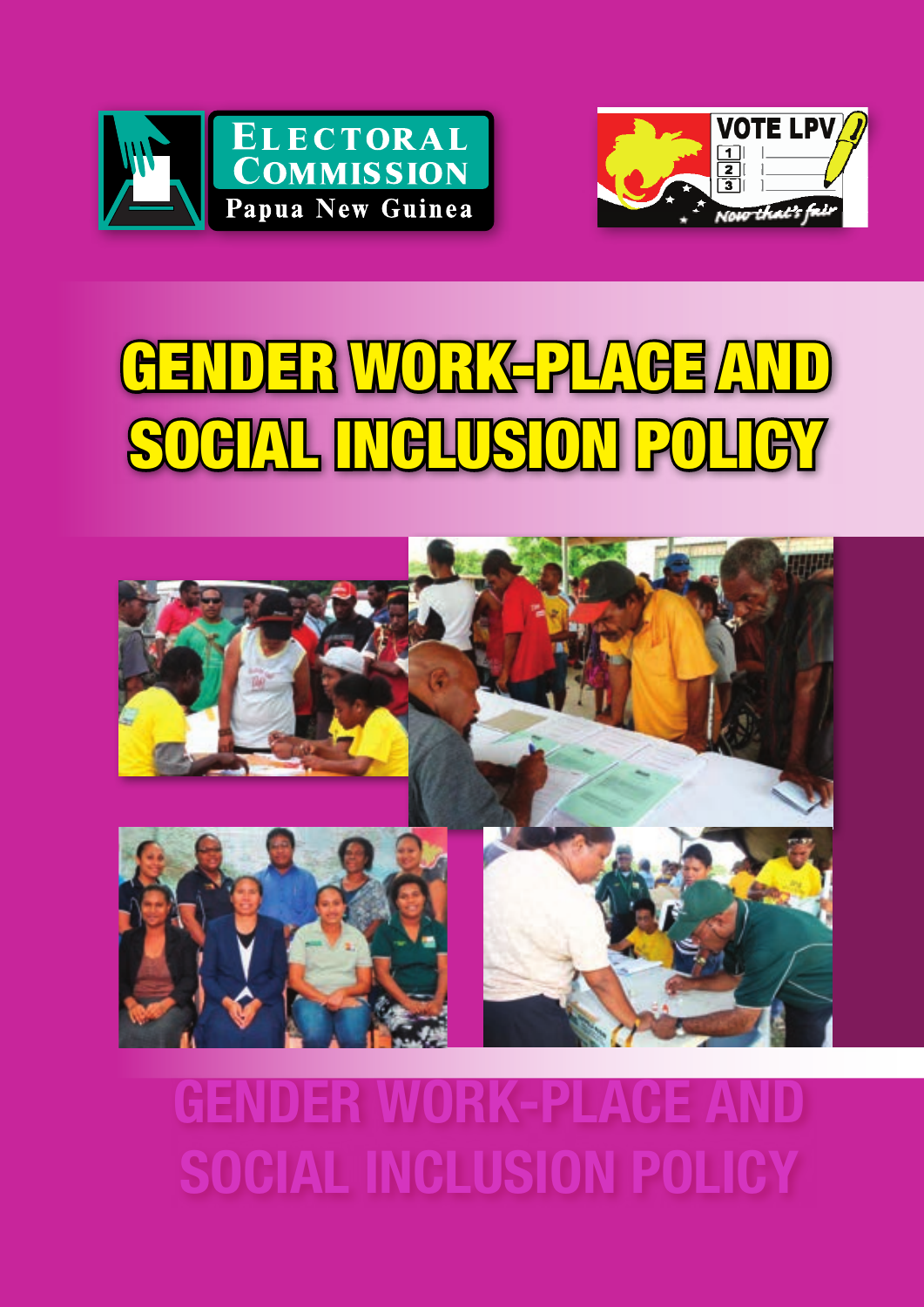## **ACKNOWLEDGEMENT**

Gender Work-Place and Social Inclusion Policy - Committee Members

PNG Electoral Support Program (Phase 3)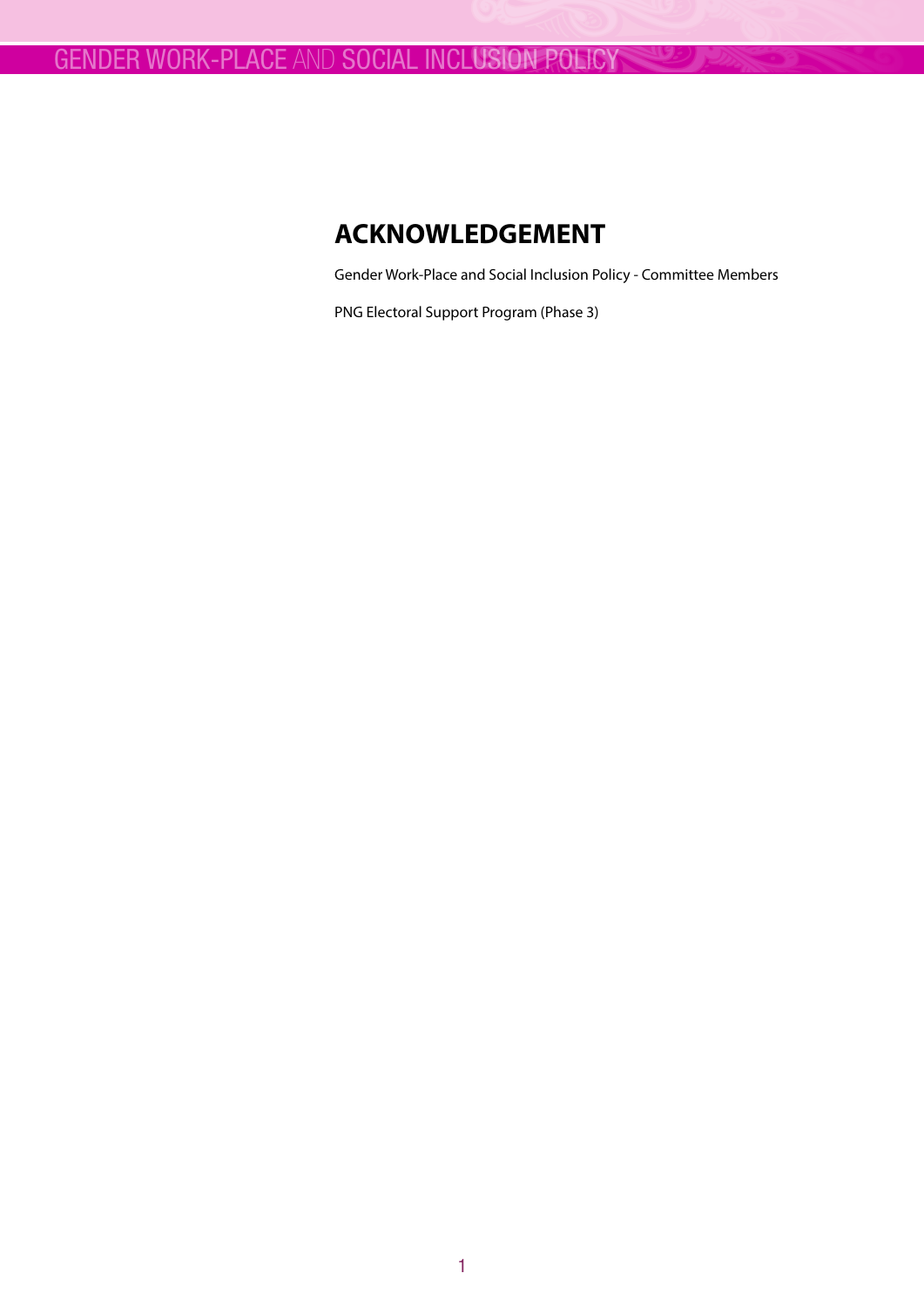## **Table Of Contents**

| <b>Electoral Commissioner's Message</b>                                     | $3 - 4$   |
|-----------------------------------------------------------------------------|-----------|
| Statement by the Chairman                                                   | 5         |
| Preamble                                                                    | $6 - 7$   |
| Chapter 1 : Introduction                                                    | 8         |
| Chapter 2: Background                                                       | $9 - 10$  |
| Chapter 3: Women's Political Representation - Snap Shot                     | 12        |
| Chapter 4 : Challenge for female Candidates in National Elections           | 13        |
| Chapter 5: Making the Right Real! Making Elections Inclusive and Accessible | 14        |
| Chapter 6: PNGEC's Principles and Values                                    | $15 - 16$ |
| : Values                                                                    | 16        |
| : Aims                                                                      | 17        |
| : Objectives                                                                | 18        |
| Chapter 7 : Guidelines for Implementation                                   | $19 - 23$ |
| Glossary                                                                    | $25 - 26$ |
| Recommendation                                                              | 27        |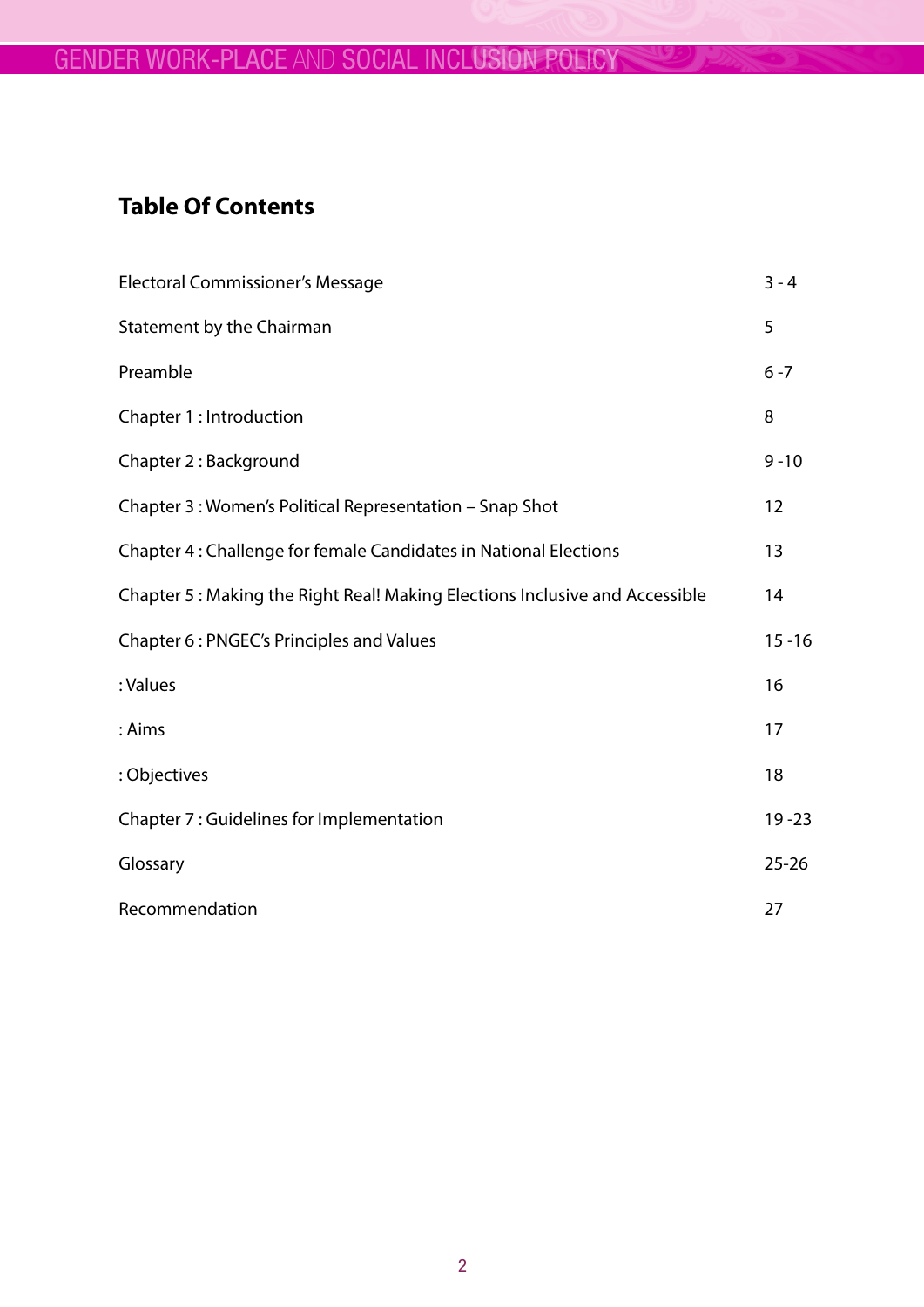### **Electoral Commissioner's Message**



**ANDREW S. TRAWEN,** CMG, MBE **Electoral Commissioner**

As part of it's Mainstreaming Strategies and the recognition of Cross-Cutting Issues (CCI) in the electoral process the PNG Electoral Commission ( PNGEC ) has undertaken a strong commitment to the development and now the implementation of the Gender Work-place and Social Inclusion Policy in all it's branches at the headquarters in Port Moresby as well as it's Provincial and District Offices through out the country.

This is to ensure active participation, accessibility and social inclusion of women, People With Disabilities (PWDs), People Living With HIV and AIDS ( PLWHA) and other marginalized groups in all aspects of elections.

This Policy is in line with PNGEC's five-year Corporate Plan 2013-2017 and emphasizes the Commission's commitment to Gender Equity, rights of People Living with HIV and AIDS (PLWHA) and participation of People With Disabilities (PWDs) thereby making elections inclusive and accessible.

It is inline with PNGEC's Vision, Mission and Values and it's programs and activities will support the Commissions' implementation of it's eight key results areas as emphasized in it's Corporate Plan 2013 – 2017.

The Gender Work-place and Social Inclusion Policy is based on the principles of Equity, Fairness and a "Do no harm" approach thereby ensuring there is social cohesion and stability and does not put women and marginalized people more at risk through its normal day-to-day operations or through out the electoral processes.

Mainstreaming Gender Equity and other cross-cutting issues into all of PNGEC's components and programs will ensure the benefits of this policy and program extend to a greater number of PNG citizens, thus enhancing PNGEC's mandate for free, fair and safe elections.

The Gender Workplace and Social Inclusion Policy calls for a critical review of work-place practices, procedures and policies, and a radical change in attitudes and behavior of staff based on deeply rooted cultural practices that are biased and greatly undermines the capabilities of particularly women in society. The Policy also calls for safer working environment for Women, PWDs, PLWHA and other marginalized groups free from all forms of Violence, Discrimination and Harassment.

PNGEC has taken drastic steps to address Gender Equality in particular at the work-place by promoting women in key positions. It has now two female Branch Directors out of 6 within it's senior management and 3 female Regional Managers out of four in the country. It also has two female Election Managers out of a total of 21 and they are currently based in West New Britain and Eastern Highlands provinces respectively.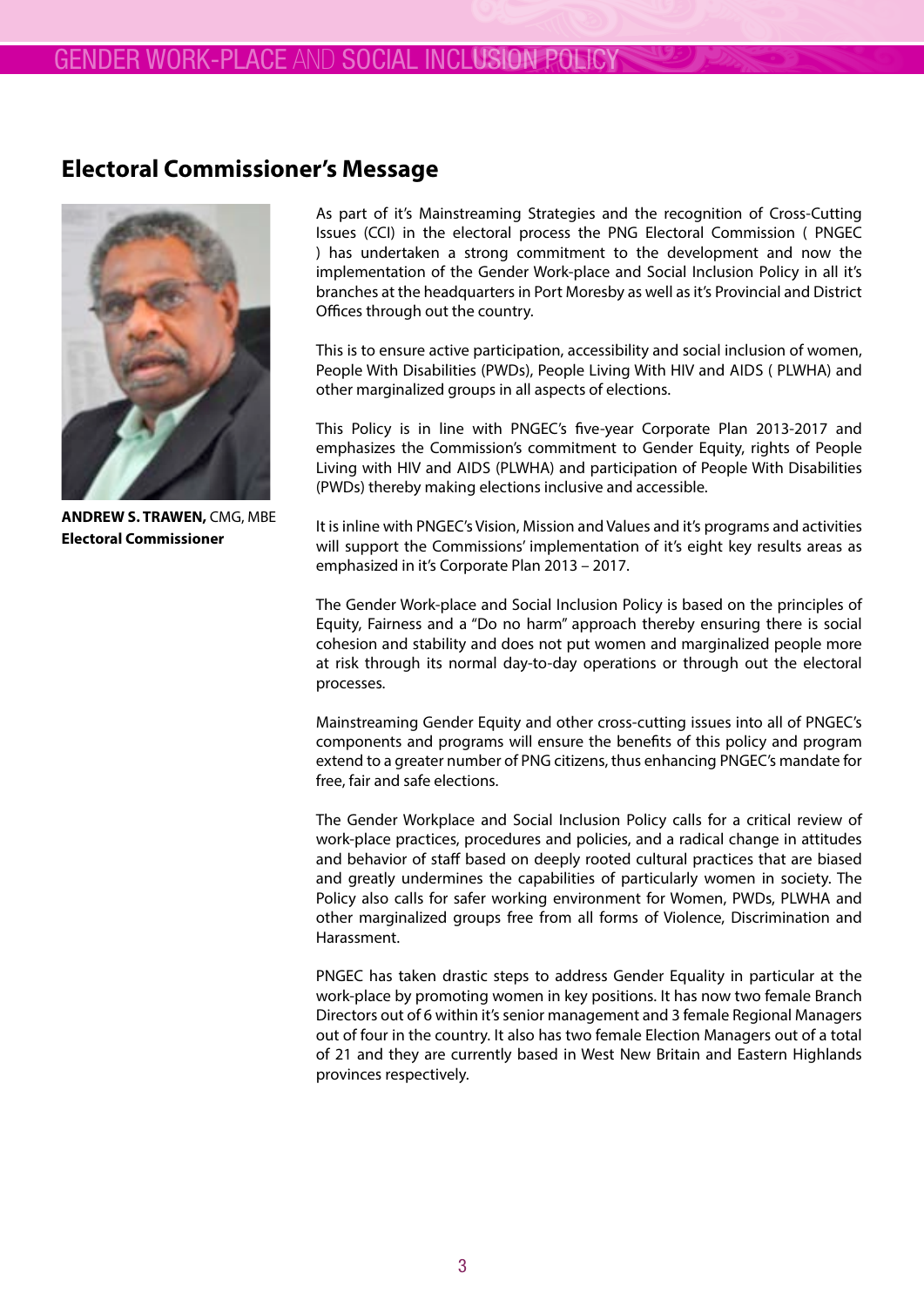In order that it has an increased female participation at the management level, PNGEC has also recruited on a temporary basis 17 female Assistant Election Managers (AEMs) in 17 provinces out of 21 to equally work besides the Election Managers attending to electoral duties.

PNGEC will continue to promote women's' participation at the work-place in management, training, recruitments and other key areas as decided on in future programs. It also gives opportunities to male officers who badly need up-skilling in specific areas as identified within specific sections.

The Electoral Commission has a special role to play in making sure that elections are held every five years and that all eligible citizens at the age of 18 and above exercise their democratic rights in electing their national leaders in to Parliament. Likewise, it has it's roles and responsibilities to encourage women and other marginalized groups, to exercise their democratic rights and be able to enroll, vote, stand as candidates and be voted into Parliament, Provincial Assemblies and Local Level Governments.

PNGEC is proud to present to all it's stakeholders it's Gender Work-place and Social Inclusion Policy. We must provide for equal access and participation of women as well as providing the enabling environment for PWDs, PLWHA and other marginalized groups to take their place as equal citizens of this country. I urge every staff within PNGEC as well as all stakeholders to work together in implementing this policy, so that no Woman, PWD, PLWHA or other marginalized groups of people will be disadvantaged in reaching their potential.

**ANDREW S. TRAWEN,** CMG, MBE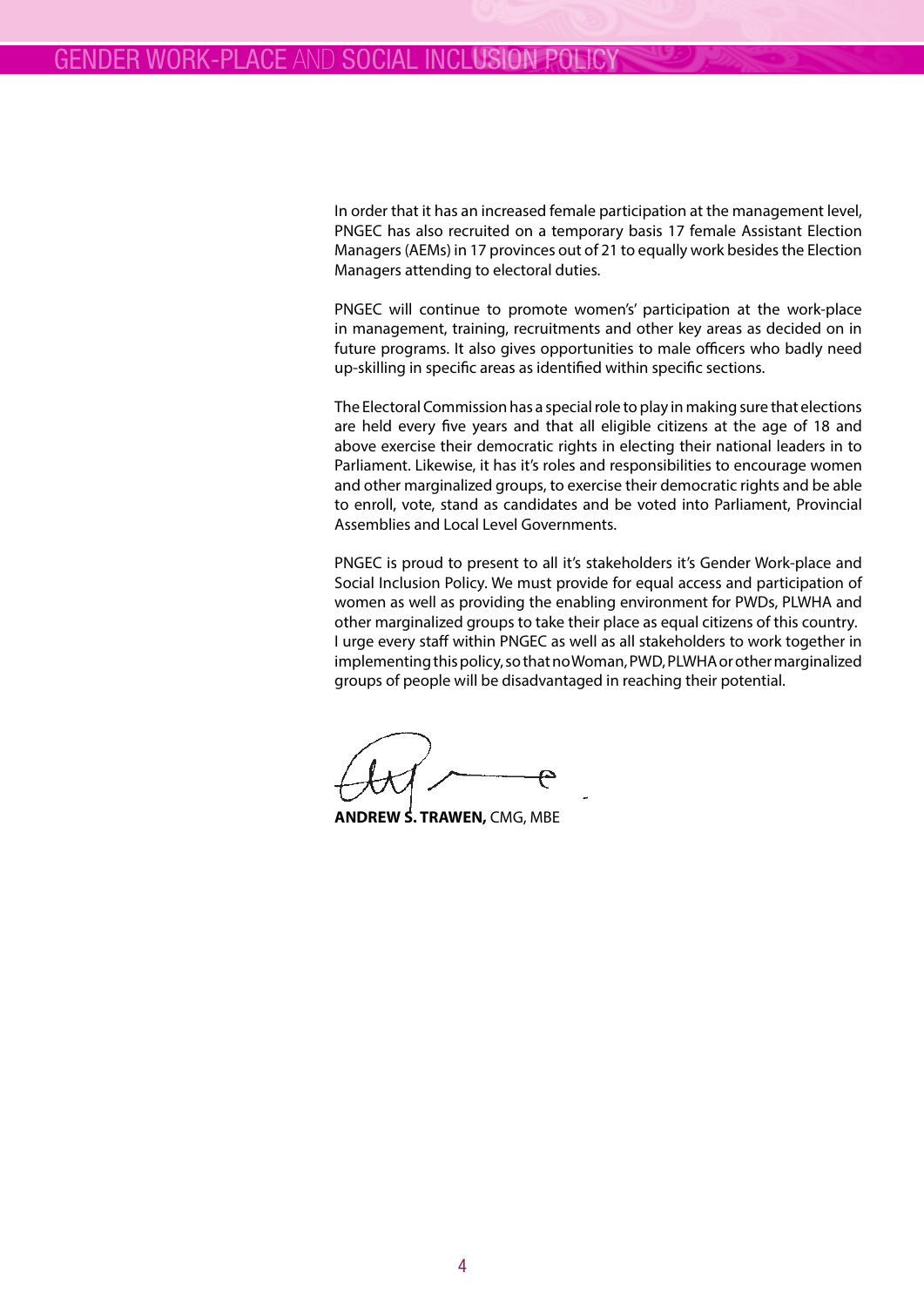## **Statement by the Chairman**



The Gender Work-place and Social Inclusion Policy was developed by the Gender Working Group within PNGEC which was made up of PNGEC staff representing different sections of PNGEC and working closely with staff from the AusAID funded program, the Electoral Support Program (ESP3).

Working through cross-cutting issues such as Gender, Disabilities, HIV and Aids, etc has not only been challenging but at the same time has been an eye-opener to many of us who only saw these terms as mere words. Today, we know that this is one of the most important areas in terms of improving and accommodating human resources that have been over-looked for many years and understanding and structural implementation of the issue has been long over-due. As a Committee or Work Group , our task was to develop a Document that recognises women, PWDs and other marginalised groups as equal partners in the Work-place and that their rights to participate in election activities were made possible, fair and peaceful.

During it's Post Election Reviews in 2012, PNGEC begun critical reviews of its work-place practices, procedures and policies and a move to mainstream Cross-Cutting Issues of Gender, PWDs, HIV and AIDS and others into all its programs and activities. Today, cross-cutting issues are an integral part of PNGEC's Corporate Plan 2013 – 2017 as well as in the Electoral Reforms. The Program is now being housed within the Human Resource Branch.

I wish to thank members of the Committee for their tireless effort in contributing to the production of this Document . I would also like to thank AusAID through the Electoral Support Program (ESP3) for funding support on the Production of this Document as well as the support materials. Without their support, production and availability of this document and its supporting materials would not have been made possible.

I encourage everyone in PNGEC that our work in Mainstreaming the Gender Workplace and Social Inclusion Policy into all sections has just begun. Best wishes to you all in implementing this Policy.

**JOHN KALAMOROH** CHAIRMAN - GENDER WORKING COMMITTEE & DEPUTY COMMISSIONIER, CORPORATE SERVICES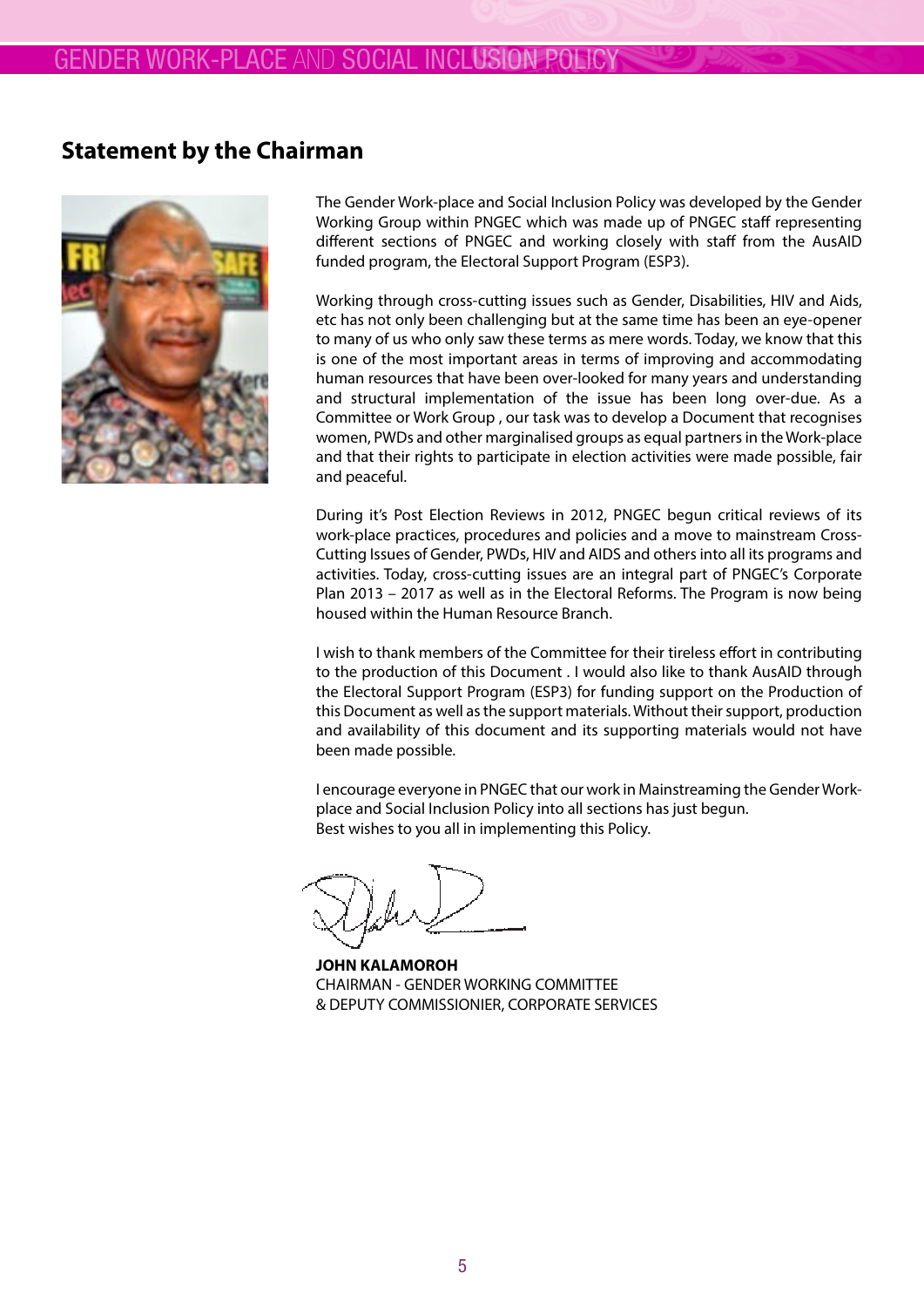## **PREAMBLE**

As part of it's mainstreaming strategies and the recognition of Cross-cutting Issues (CCI) in the electoral process the Electoral Commission (PNGEC) has undertaken a strong commitment to the development and now the implementation of the Gender Work-place and Social Inclusion Policy in all it's branches at the Headquarters in Port Moresby as well as it's Provincial and District Offices through out the country.

This is to ensure active participation, accessibility and social inclusion of Women, People With Disabilities (PWD's) People Living With HIV and AIDS (PLWHA) and other marginalized groups in all aspects of elections.

This Policy is in line with PNGEC's five-year Corporate Plan 2013-2017 and emphasizes the Commission's commitment to Gender Equity, rights of People Living with HIV and AIDS (PLWHA) and participation of People With Disabilities (PWD ) thereby making elections inclusive and accessible. It is inline with PNGEC's Vision, Mission and Values, and it's programs and activities will support the Commission's implementation of it's eight key results areas as emphasized in it's Corporate Plan 2013-2017.

The Gender Work-place and Social Inclusion Policy is based on the principles of Equity, Fairness and a "Do no harm" approach thereby ensuring there is social cohesion and stability and does not put women and marginalized people more at risk through it's normal day-to-day operations or through out the electoral processes.

Mainstreaming Gender Equity and other cross-cutting issues into all of PNGEC's components and programs will ensure the benefits of this policy and program extend to a greater number of PNG citizens, thus enhancing PNGEC's mandate for free, fair and safe elections.

The Gender Work-place and Social Inclusion Policy calls for a critical review of work-place practices, procedures and policies, and a radical change in attitudes and behavior of staff based on deeply rooted cultural practices that are biased and greatly undermines the capabilities of particularly women in society. As well as this, the Policy also calls for safer working environment for women, PWDs, PLWHA and other marginalized groups free from all forms of Violence, Discrimination and Harassment.

PNGEC has a special role to play in making sure that elections are held every five years and that all eligible citizens at the age of 18 and above exercise their democratic rights in electing their national leaders in to Parliament. Likewise, it has it's roles and responsibilities to encourage women and other marginalized groups to exercise their democratic rights and be able to enroll, vote, stand as candidates and be voted into Parliament, Provincial Assemblies and Local Level Governments.

In implementing the Gender Work-place and Social Inclusion Policy, PNGEC recognizes and acknowledges the PNG Government's commitment and signatory to the CEDAW Document (Convention of the Elimination of all forms of Discrimination Against Women) adopted at the 4th UN Women Convention in China in 1995. The Government ratified this Convention on the 12th January 1995 as a commitment tothe elimination discrimination against women at all levels.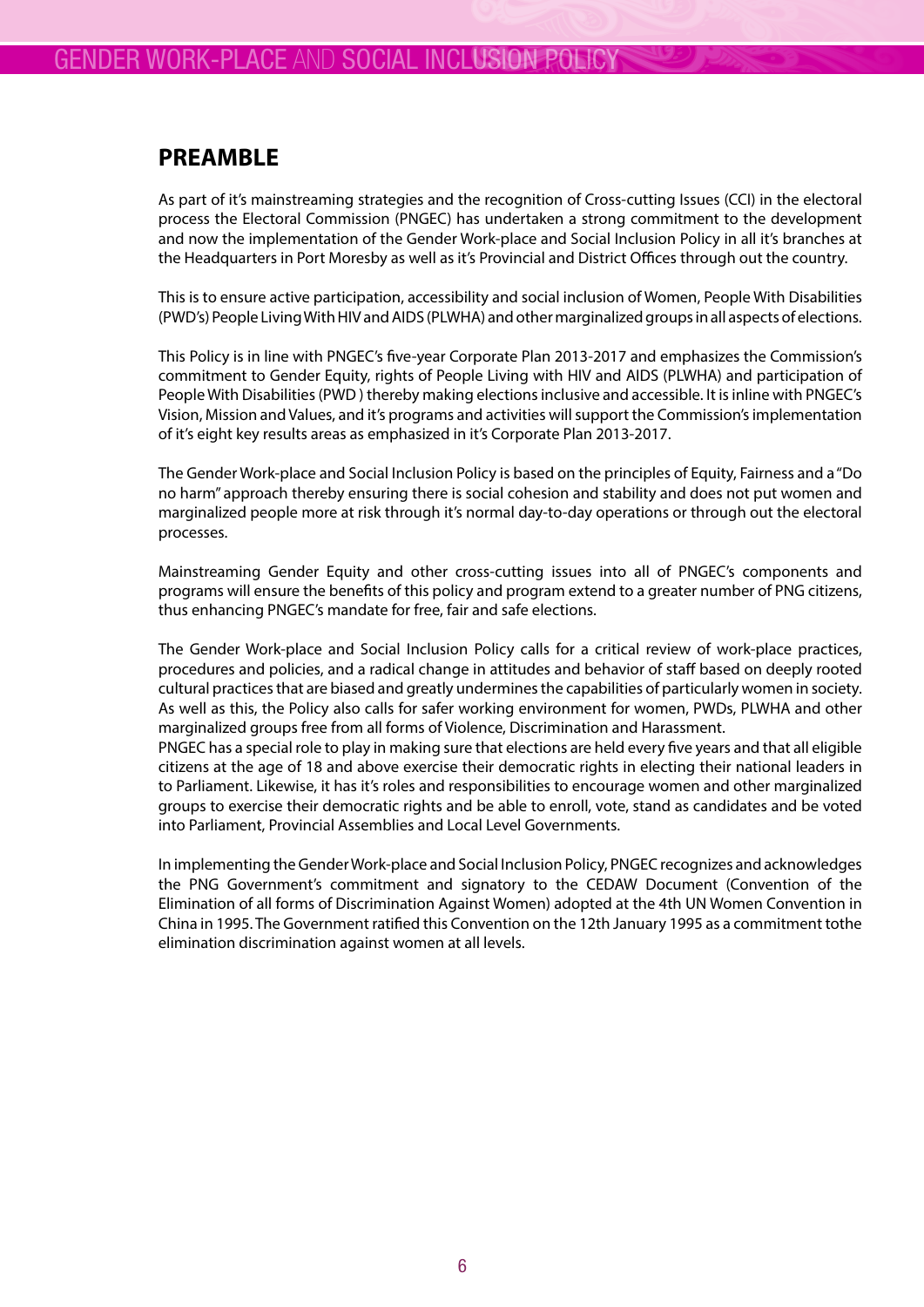As such, PNGEC takes the responsibility in implementing the CEDAW Document adjacent to it's core functions and in relation to the Gender Work-place and Social Inclusion Policy.

**Pictured below are two (2) female Branch Directors and two (2) female Provincial Election Managers within PNGEC's senior management.**





**Cecily Sevaru - Director, Human Resources Branch Margaret Vagi - Director, Elections Operations Branch**





**Emily Siamoli, Election Manager West New Britain Janet Reuben, Acting Election Manager Eastern Highlands**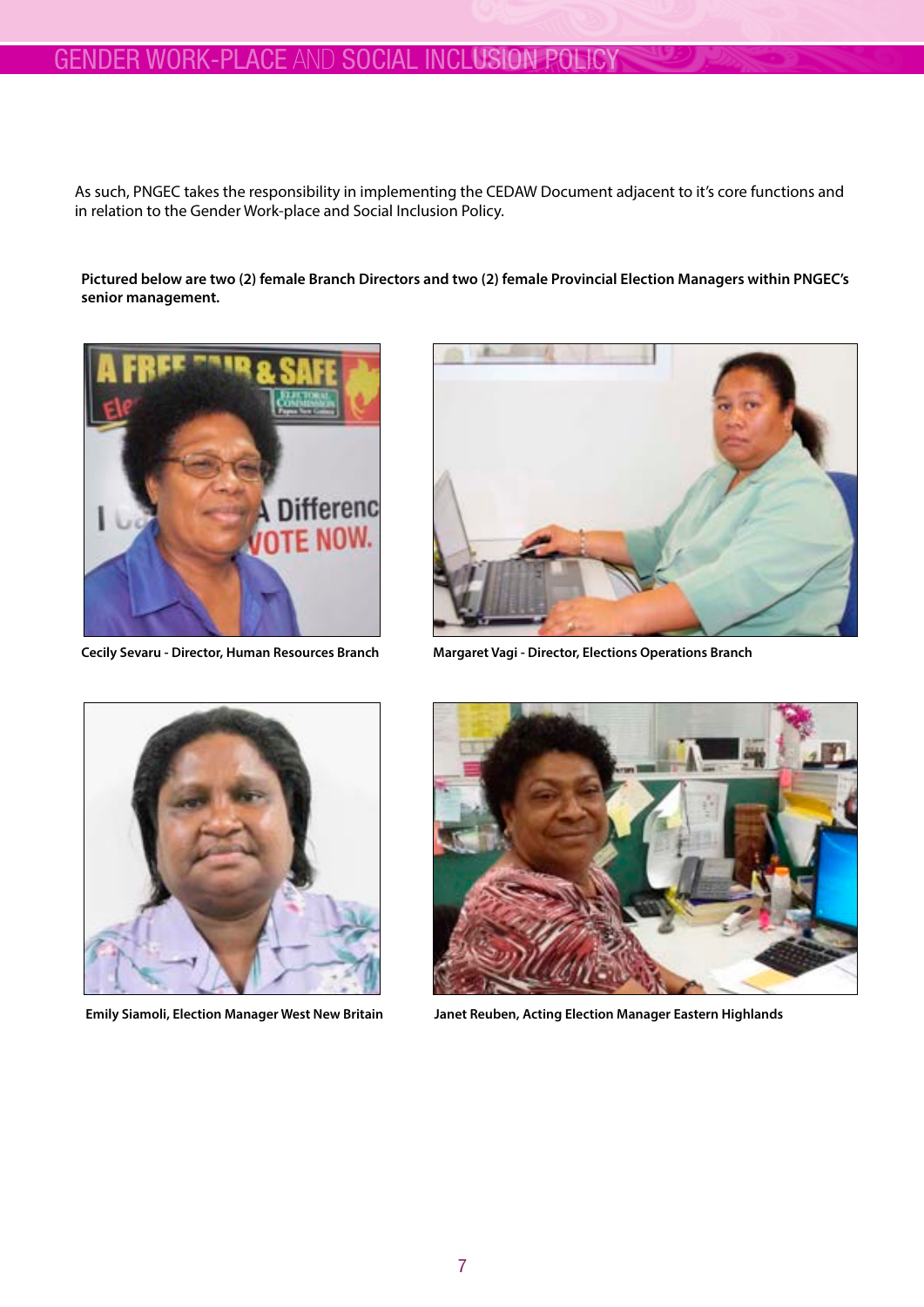## Chapter 1: **INTRODUCTION**

The PNGEC has the responsibility to conduct elections through its processes and activities in Papua New Guinea every five years, thereby giving access and opportunities for people to choose their elected Leaders into Parliament by exercising their democratic rights, and consequently making way for formation of a new Government that is democratically elected and representative of it's people .This is putting into effect the role of Good Governance and Political Leadership. Likewise, it is also responsible for the conducting of elections into Local Level Governments in PNG every four years.

As an organization, PNGEC also has the role and responsibility in establishing structures, procedures and practices that are fair and just to both male and female workers, PWDs PLWHAs and marginalized people within its set up, as well as for the purpose of implementing election processes and procedures in general. The Gender Work-place and Social Inclusion Policy is fundamental to all PNGEC Policies and practices, as stipulated in it's 5 year Corporate Plan 2013 – 2017, whether it is within Headquarters, Provincial Electoral or District Offices.

Understanding Gender Equality both in the work-place as well as prior to, during and after election periods enables PNGEC staff and stake-holders to recognize and remedy the constraints resulting from Discrimination, and a general attitude that women and marginalized people are second class citizens in society.

This Policy aims to bring more understanding by staff within PNGEC and their stake-holders to implement program activities that drastically reduce Gender Inequality and Social Exclusion of PWDs and PLWHA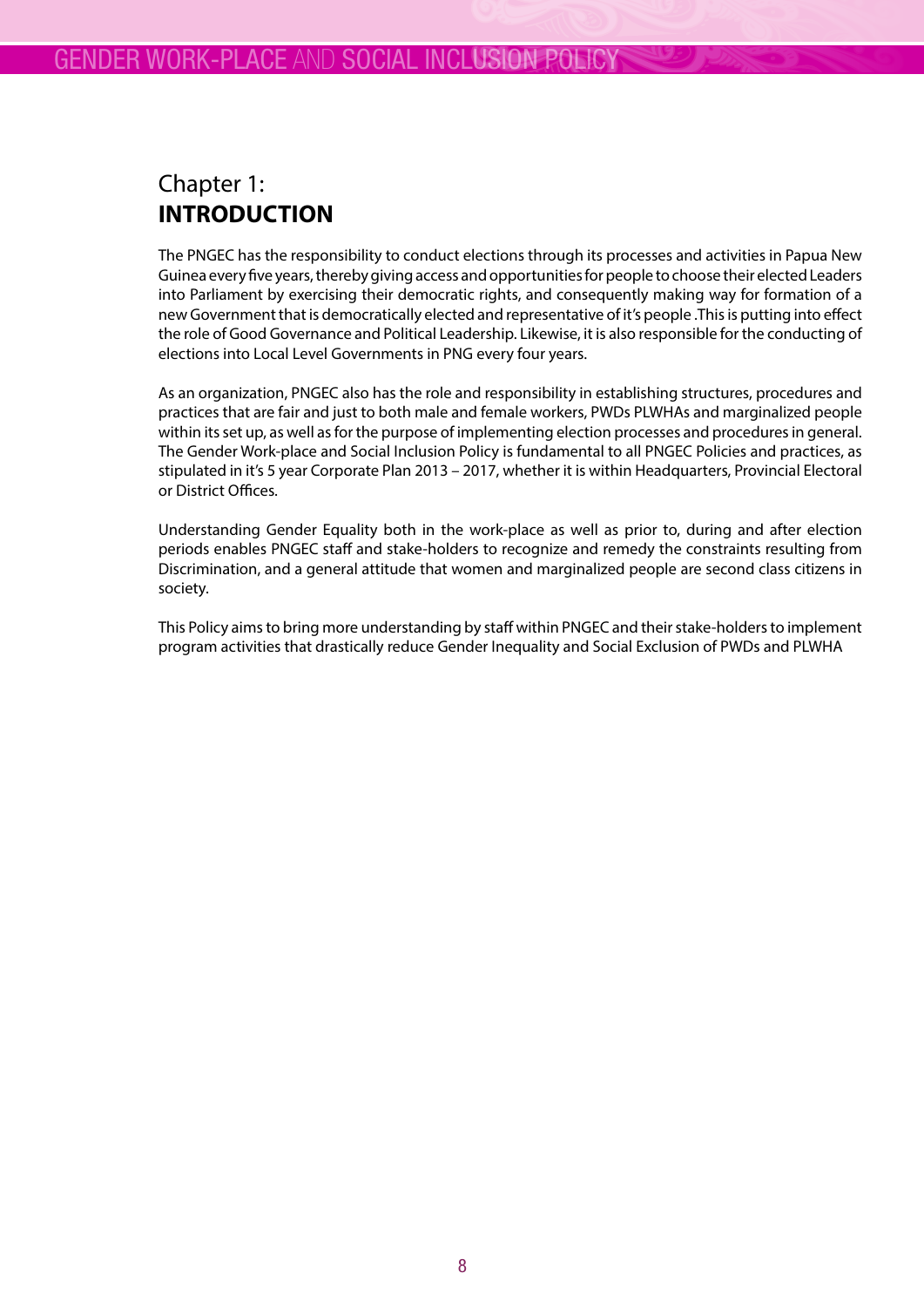## Chapter 2: **BACKGROUND**

The Constitution of PNG recognizes "Equality of citizens" as stipulated in the constitution. The Preamble guarantees fundamental rights and freedom of the individual despite race, tribe, place of origin, political opinion, color, creed or sex. Similarly, PNG has now become a signatory to the UN Convention on the Rights for Disabilities, and is now being ratified. This gives rights and greater recognition to PWDs in their participation in Democratic Governance, but more so their inclusion and participation in the electoral process.

Turning specifically to women, under the Preamble of the Constitution of Papua New Guinea, Goal No.2 "Equality and Participation" and the PNG Platform for Action, the Government calls for equal opportunity, participation and benefit from the development of the country by women. This is strongly echoed by the PNG National Policy for Women and Gender Equality, 2011-2015; the Gender Equity and Social Inclusion Policy (GESI) produced by the Department of Personnel Management, the Gender Equity in Education Policy produced by the Department of Education; the Country Gender Assessment 2011-2012 produced by the Government of PNG - Development Partners Gender Forum and others as have been developed, which call for increase participation by women and marginalized people as both beneficiaries and agents in the development of the country.

Similarly, under the Medium Terms Development Goals, Gender Equality is a Critical Development Goal for PNG. Goal 3 of the Millennium Development Goals (MDG3) calls for the promotion of gender equality and the empowerment of women. This is measured by the ratio of boys and girls in education and Literacy rates, seats in Parliament held by women, and the additional recognition of the percentage of female share of non– agricultural wage and employment. In line with the MTDS 2011-2015, PNGEC has now developed this policy to further implement the Promotion of Gender Equality and the empowerment of women in the work-place.

The 4th Conference on Women in Beijing in 1995 evaluated the progress made in women's participation, definitions of women's and human's rights and on issues of female empowerment worldwide. PNGEC recognizes the CEDAW Document, initials for the "Convention on the Elimination of All forms of Discrimination Against Women". This convention was drafted that all UN Member nations could adopt to redress gender in-equalities in their social systems. PNG is a signatory to this Convention and the Government also ratified it, meaning it should now be implemented at all levels of Government or Private Sector.

Promoting Peace and Good Governance during elections is critical for full participation by all citizens and the role of PNGEC is making sure election processes and activities are peaceful and safe particularly for women and marginalized people. The PNG Constitution extends the obligation to eliminate discrimination to public authorities, private persons, organizations and enterprise. Already, the existence of both National and International Enforcements to promote women and protect them from discrimination and harassments, both at home and the work-place, have been many.

The issue of HIV and Aids has been strongly supported over recent years, and policies have been drawn up by Government agencies as well as the Private sector to reduce the escalating impact it has on people in PNG.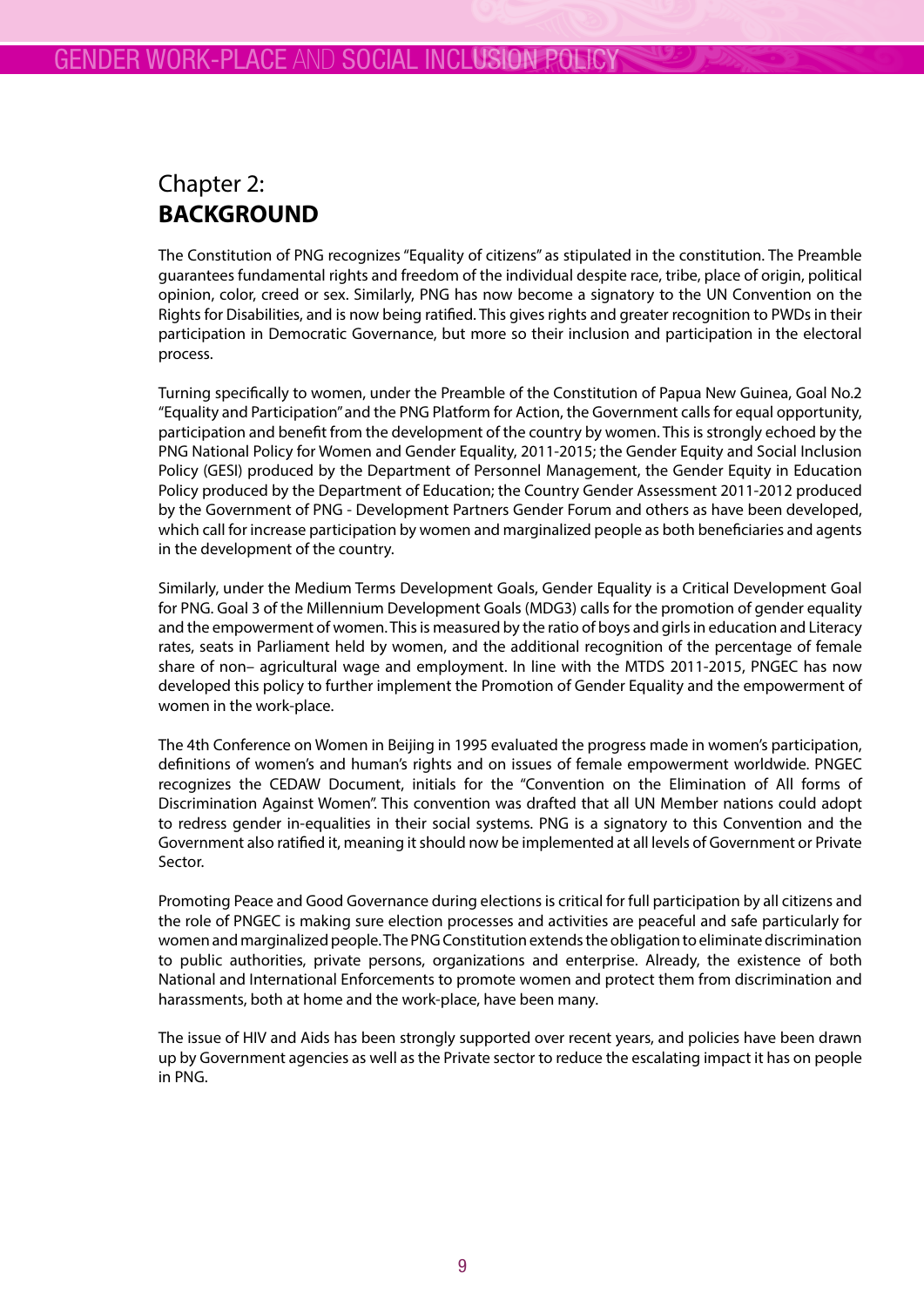PNGEC has begun programs in addressing the increase of HIV and Aids through its electoral programs and election periods. Research conducted by PNGEC after 2007 National elections in the Highlands has shown an increase of unwanted pregnancies and HIV and AIDS cases during and soon after election periods. Increased efforts have been carried out by PNGEC and its stake-holders through HIV and AIDS Programs conducted to curb the ever increasing illegal sex activities especially in the Highlands Provinces at what is called "Campaign Haus" during election periods.

Despite the existence of some matrilineal cultural practices, PNG is described largely as a patriarchal society where women continue to face severe inequalities in most spheres of life; social, cultural, economic and political. The Challenge is how institutions like PNGEC can address these enforcements and change the mind-set, attitudes and behaviors of people to respect Women and accommodate marginalized people.

PNGEC has now taken this challenge and is serious in its commitment to gender Equality and Protection of the rights of disabilities and other marginalized people as evident in the creation of this Policy. PNG has now ratified the Convention on the Rights for Disabilities in February 2013 and gives the right for strengthening and supporting the Implementation of the works of Disabilities. Already works in addressing the large impact of HIV and AIDS in PNG has already begun and PNGEC through this Policy now endorses its programs and activities.



*Pictured above are the four Regional Operations Managers posing with the Director, Elections Operations Branch Margaret Vagi (first left). From L-R: Second is Kila Vaname - Highlands Region Operations Manager, Alphonse Yapen - New Guinea Islands Operations Manager, Kila Burro - Southern Region Operations Manager and Bura Maro - Momase Region Operations Manager.*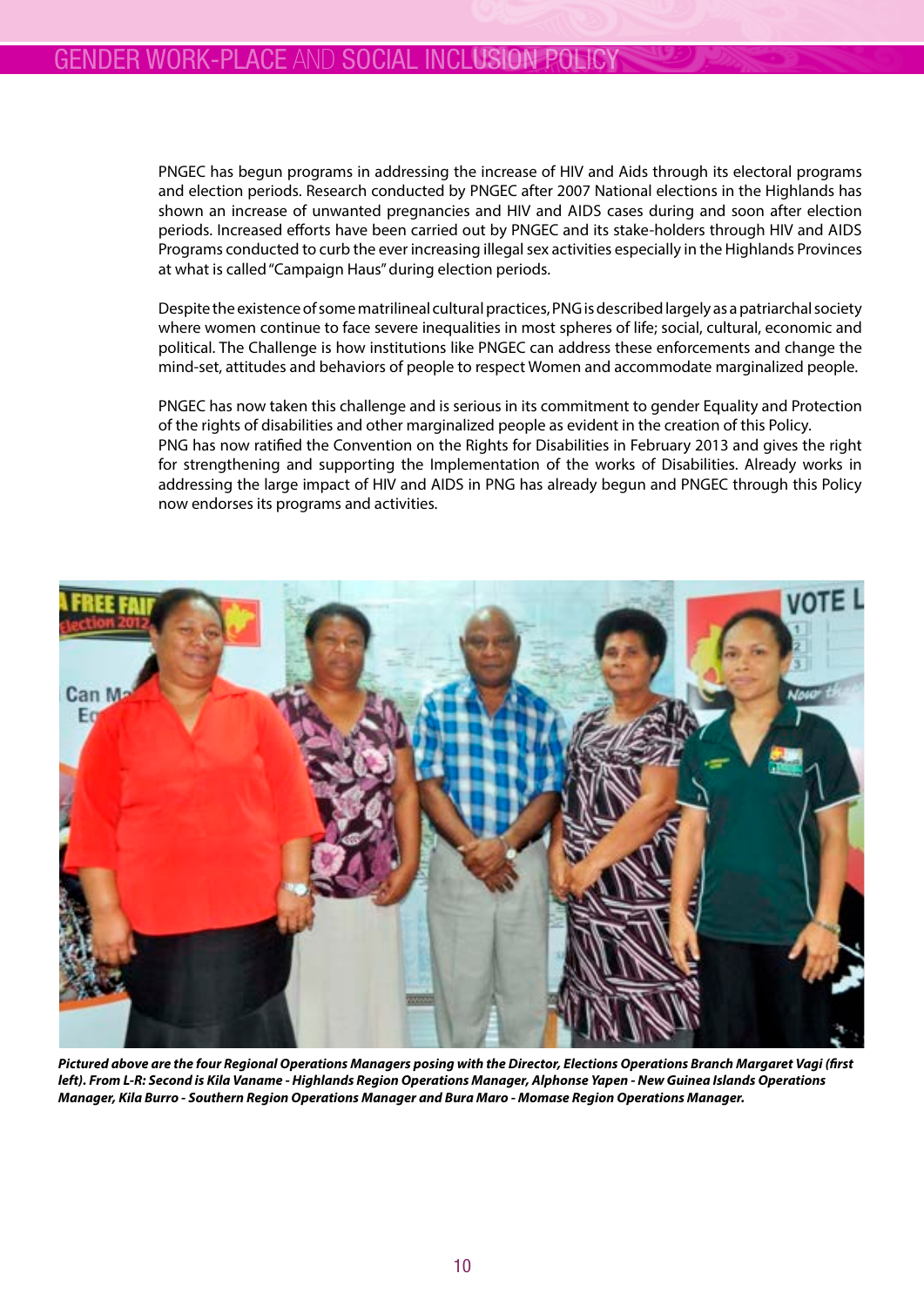## Chapter 3: **WOMEN'S POLITICAL REPRESENTATION**

Women's involvement in the Political arena in PNG has been a slow and gradual process both before and after independence.

Even though the Constitution guarantees equal rights of both men and women to stand for elections and be voted into Parliament, statistics show women's involvement has been limited. In 1975, when PNG gained Independence, four women candidates contested and only one was successful. In 1977, 55 women contested and three won.

This achievement could not be repeated for a very long time. Since Independence PNG has had four women, amongst the 109 members of Parliament. Apart from Dame Carol Kidu in NCD there were also Dame Josephine Abaijah in Milne Bay, Dame Nahau Rhooney in Manus and Mrs. Waliato Clowes in Western Province.

The 2012 National Elections saw in total 3, 435 Candidates contesting for the 109 seats in Parliament. Out of these, there were 135 women candidates, 4% of the total candidates, running for the respective electorates they stood for. Although this is seen as a small percentage, it is an increase from 1% . Fortythree female candidates were endorsed by Political Parties and 92 ran as independent candidates. It was history in the making for the women in PNG when three of these candidates came out winners in their respective electorates all in one election. And they include Loujaya Toni who won the Lae Open seat for the Indigenous People's Party; Delilah Gore who won the Sohe Open seat for the Triumph Heritage Empowerment Party; and Julie Soso Akeke who won the Eastern Highlands Provincial seat. Mrs. Julie Soso Akeke holds the distinction as being the first PNG woman to be Provincial Governor and the first Highlands woman ever to win a seat in Parliament - a seat that was considered one of the toughest seats to win in Parliament.

In the 2007 National General Elections 103 women were amongst the total 2,759 candidates that contested. Dame Carol Kidu was the only woman in Parliament from 2002-2012 and she retired from politics in 2012. Reports from PNGEC showed that 2007 had women candidates contesting in all 20 provinces.

In 2012, there were 676 more candidates than in 2007, but only 32 of this additional number were women. This is not surprising as in PNG, as compared to their male candidates, female candidates have far more limited access to funding to fund their campaigns. Under the new Organic Law on Integrity of Political Parties and Candidates, there is Provision for financial incentives to political parties to put forward and support women candidates.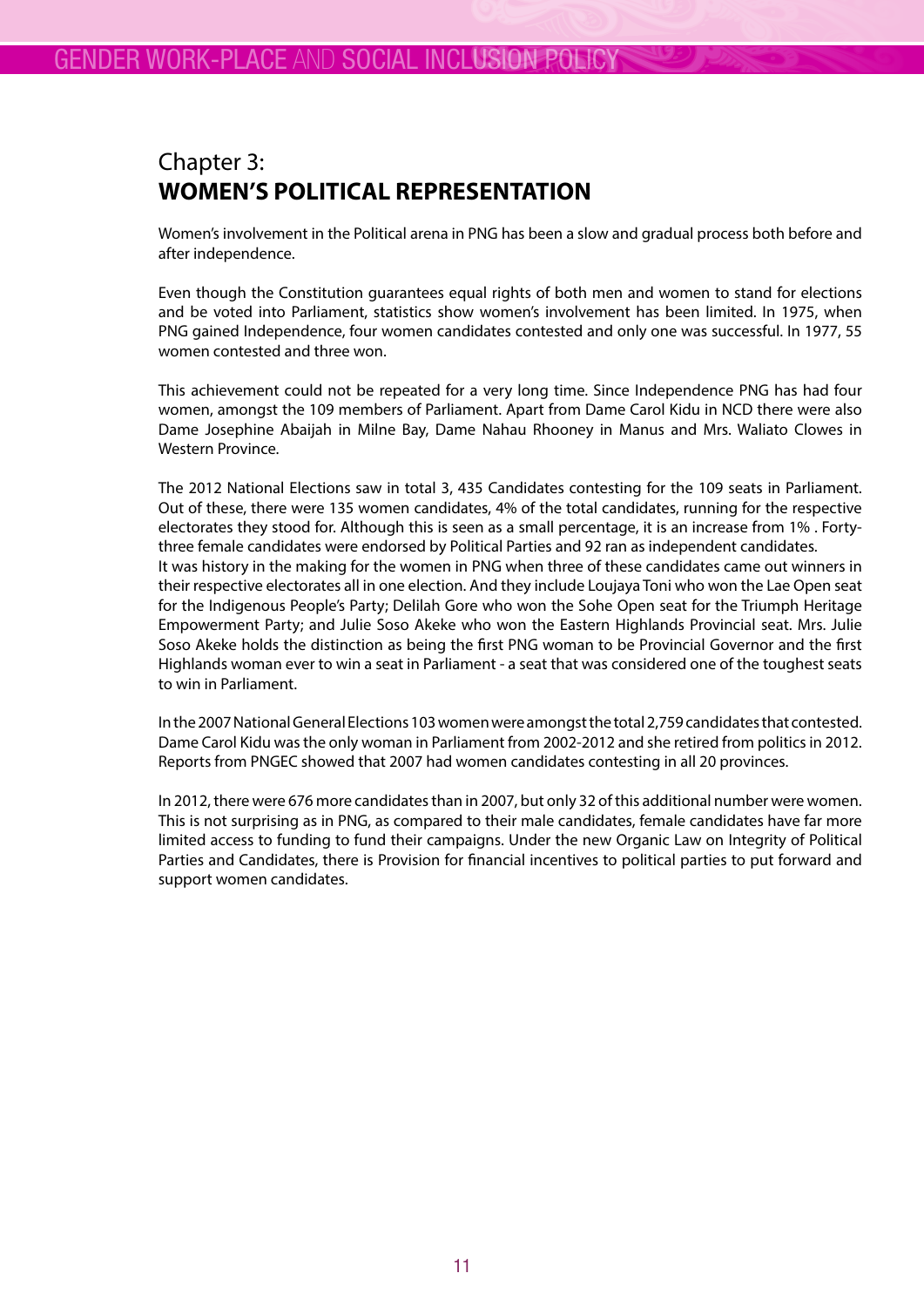# **History made for PNG Women in politics**

- ◆ Highest number of three women candidates voted into Parliament in a general **election since the first National General Elections in 1977**
- ◆ First Female Provincial Governor elected in Papua New Guinea



*Pictured left is Delilah Gore ...Member for Sohe Open electorate . Top right: Loujaya Duna - Member for Lae Open electorate. Bottom right: Julie Soso - Member for Eastern Highlands and PNG's first female governor posing with her husband after her declaration in Goroka . Pictures courtesy of The National newspaper.*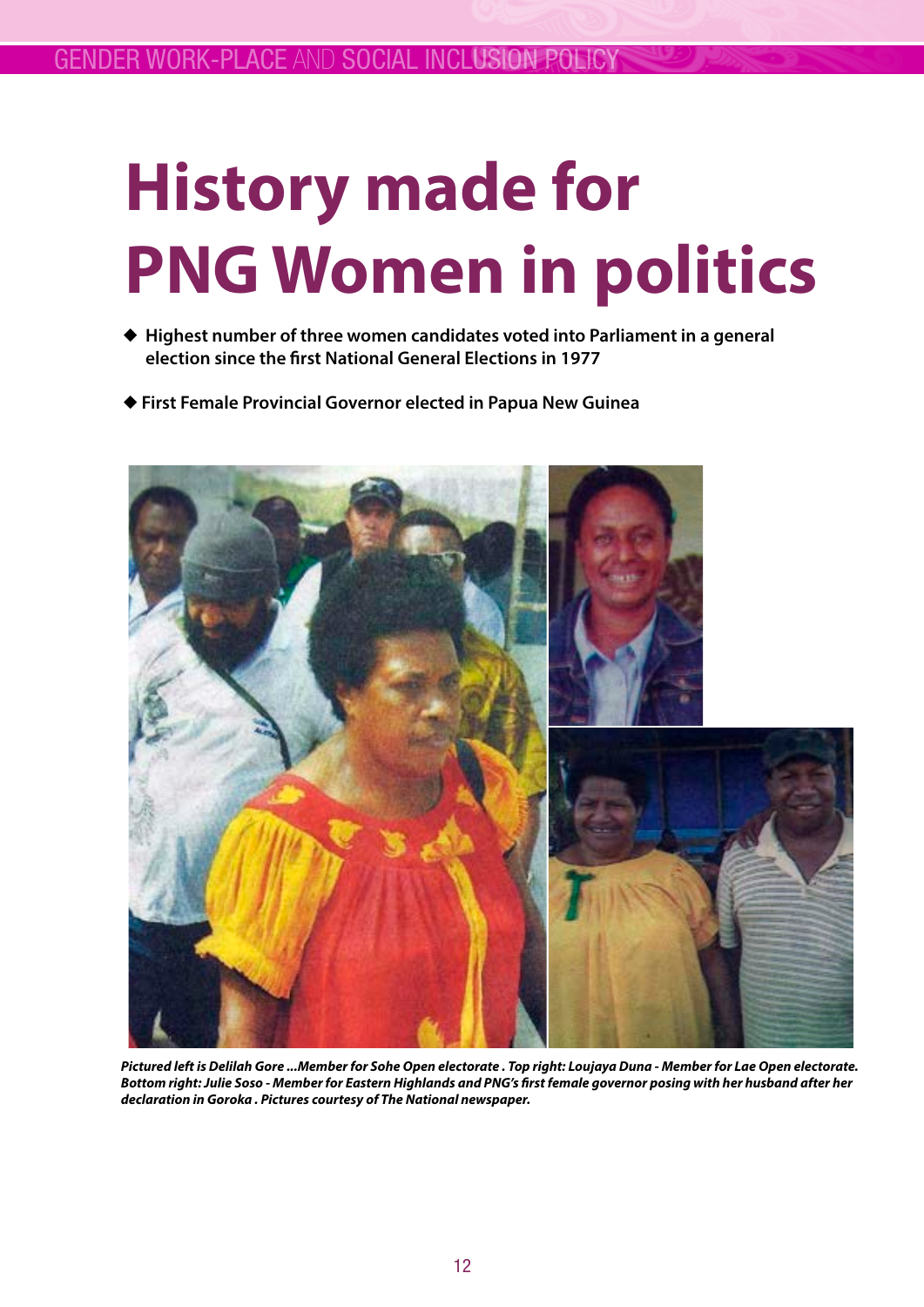## Chapter 4: **CHALLENGE FOR FEMALE CANDIDATES IN NATIONAL ELECTIONS**

In PNG the very first challenge women face in elections is that many people see them as being incapable of taking leadership at the highest level. This is commonly seen at workplaces where males dominate the top management positions in any organization.

Female candidates have less access to funding to run campaigns and have difficulty attracting good campaign staff, partly because they have no chance of being elected and are unable to pay for their staff.

A report from the 2007 elections by PNGEC showed female candidates were generally focused on social welfare, family, good governance, human rights issues and policies. The report also indicated that women candidates display good leadership and decision making qualities. These qualities are some of the reasons that empower women to stand as candidates for Parliament and certainly help to achieve the outcomes of good governance and development.

However, if there are lessons to learn from the three female winning candidates in 2012, it is determination, courage, good planning and to some extent financial incentives from Political Parties that have assisted them.

While it is clear that women's participation in the electoral process is limited in PNG, it is hoped that through the election of the three women and others before them many more will be inspired and empowered to be better involved in future elections. It is also hoped that more and more political parties and voters in general, will believe in women's leadership and support them in future elections.

The current election statistics in PNG show that gender equality has not been considered in the employment of temporary poll workers as well as the number of casuals that are being employed each election year to participate in elections, and PNGEC wants to do better in this area in future elections. PNGEC intends to carry out greater awareness to its own staff, both temporary and permanent, so that they are better skilled to address gender inequality within their workplaces especially during elections and carry out official duties outside of office.

This Policy represents PNGEC's organizational commitment to gender equality. It has been written to help staff, returning officers, polling officials and stake holders to ensure that their work improves the lives of both women and marginalized people and promotes equality in the work-place as well as in the democratic process of elections.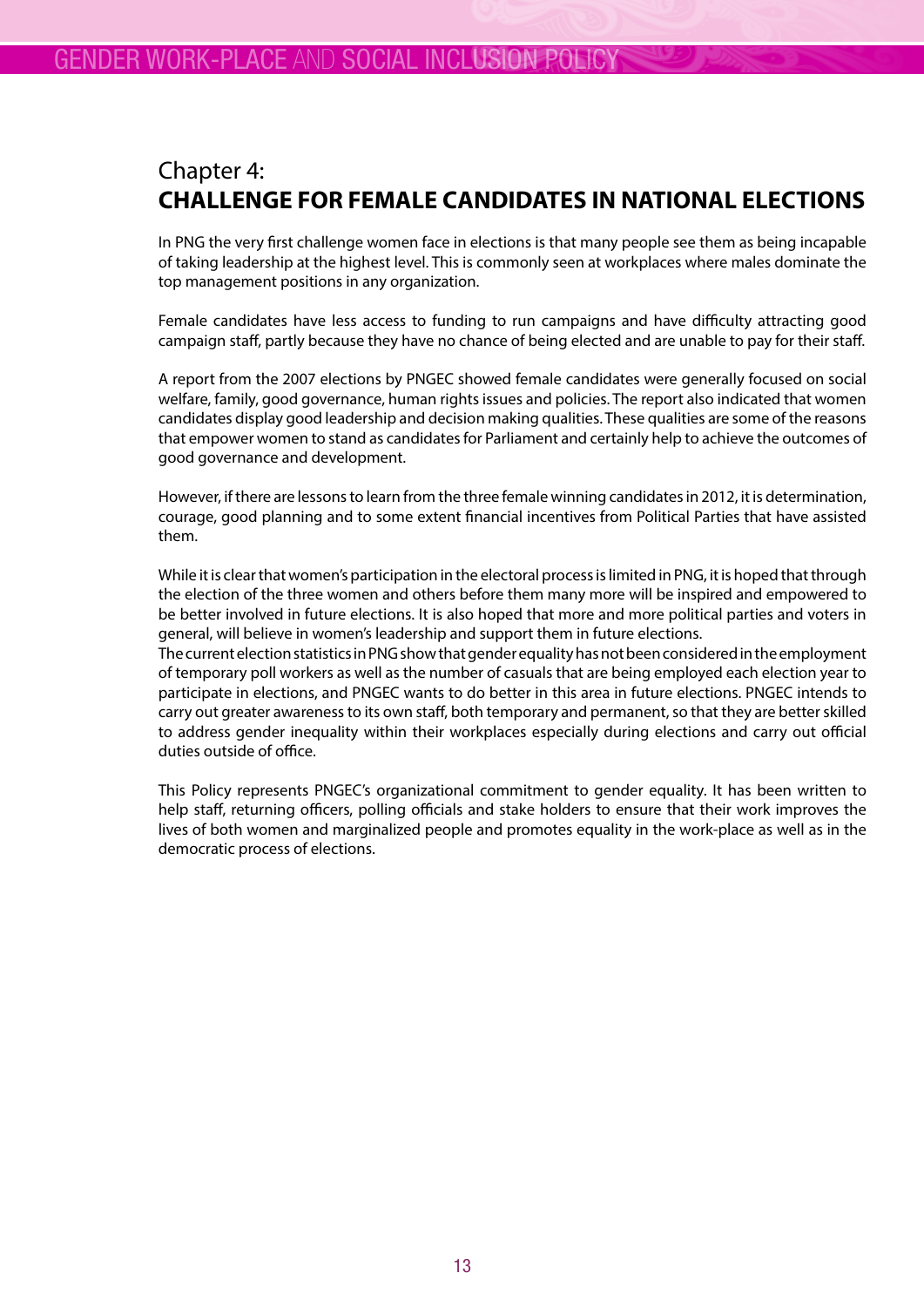## Chapter 5: **MAKING THE RIGHT REAL! MAKING ELECTIONS INCLUSIVE AND ACCESSIBLE**

Following the adoption of the United Nations (UN) Convention on the rights of Persons with Disabilities, of which the Government of PNG is a signatory to and on it's way to be ratified by the PNG Government, the Government of PNG, International Organizations, Disable Persons Organizations or DPOs, Special Education Resource Centers (SERC) working with PWDs and other civil society organizations, are working with renewed vigor towards the equality of people with disabilities.



The rights of PWDs are vested in the Constitution of PNG in terms of having equal rights and opportunities in the country's development. Persons with Disabilities have long been excluded from social and economic participation, education and from most development activities. Ratifying the Convention on the Rights of PWDs will mean the Government of PNG through it's agencies and private sector will give stronger recognition and commitment to the implementation of the rights for people with disabilities. Similarly, this Work-place Policy also recognizes the right of PWDs and other marginalized groups to decent work and benefits in the work-place.

Mainstreaming targeted initiatives that raise awareness to the broader community and empowering PWDs with skills and confidence are crucial if PWDs are to fully participate and exercise their right to political participation in the country. Article 29 of the Convention of the rights for Disabilities guarantees political rights of PWDs, firstly, by focusing on the importance of accessible voting process, electoral information and the right to stand for elections. Secondly, it recognizes the right to advocate for PWDs in forming and joining their own organizations and to participate in political life at every level.

For many years PWDs have long been ignored and over-looked as having equal rights to Democratic Governance, particularly the right to choose and vote for leaders in the National, Provincial and Local Level Government Elections. In it's efforts to making elections inclusive and accessible, PNGEC has started programs as well as providing an enabling and safe Environment for PWDs to register, cast their votes and participate in the election process. PNGEC has begun working with Special Education Centers and Disability Institutions in the country opening the door for stronger and more Social Inclusion of PWDs in future elections. PNGEC has begun working closely with the Special Education Centers such as Callan and Mt. Zion under the Catholic Church, the Departments of Community Development Disability Section and the Assembly for Disable Persons (ADP), the Department of Education under which the Special Education Centers come under, but will no doubt roll out it's networks for stronger links and partnerships with other Government, churches and the private sector.

It is now in the process of mainstreaming the issue of PWDs alongside Cross-cutting issues into all it's programs and activities such as enrollments, electoral rolls, Election Operations and Security, Human Resource, Election Training and Recruitment, Information and Community Awareness, Logistics and Finance, Monitoring and Evaluation within PNGEC.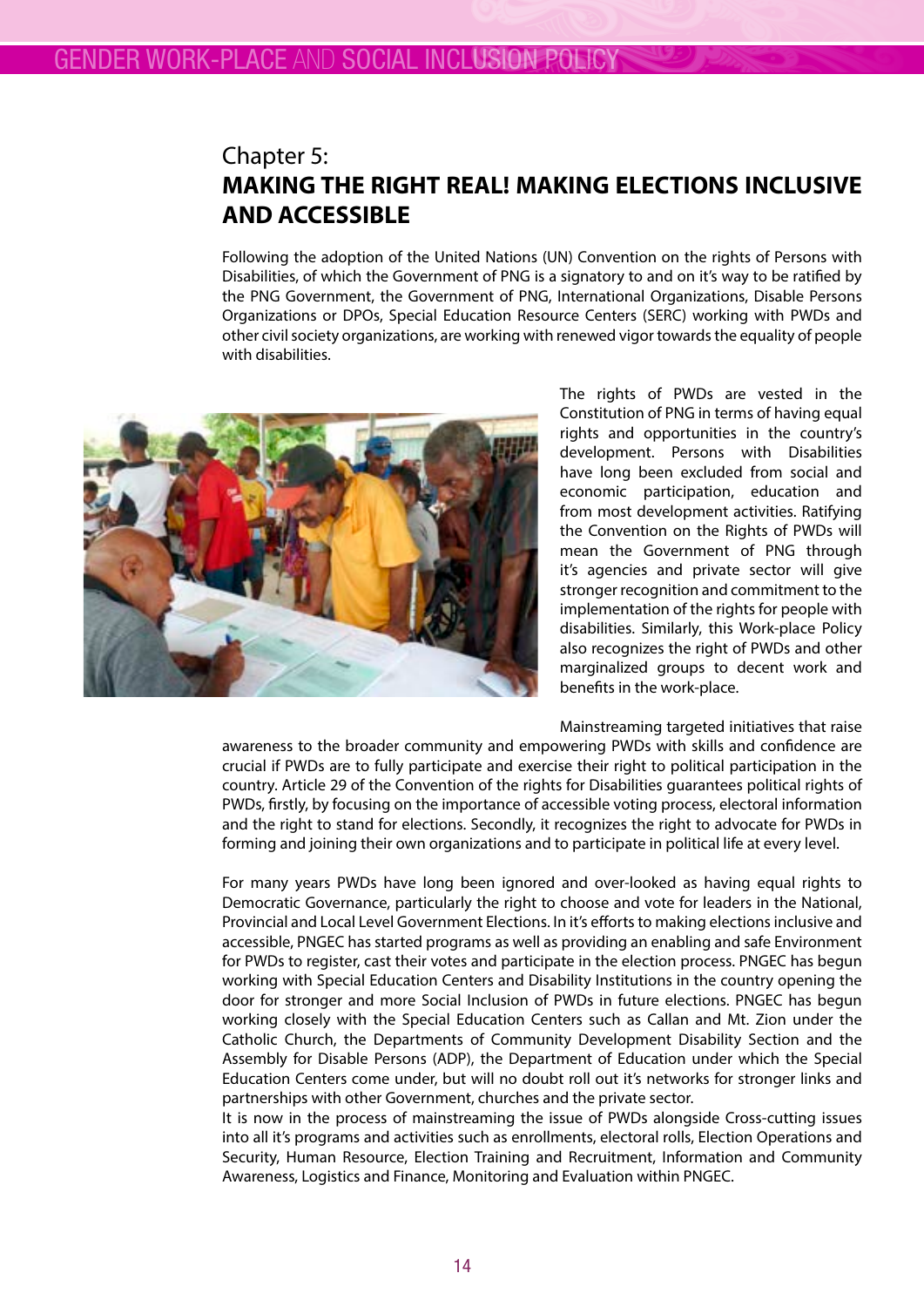## Chapter 6: **PNGEC'S PRINCIPLES AND VALUES**

The PNG Electoral Commission promotes the following values and principles that are important for the development and implementation of fair practices and procedures by PNGEC staff and its stakeholders.

#### **PRINCIPLES**

• All PNGEC staff - permanent or temporary, Women, PWDs or PWLHA and other marginalized groups - have the ability to achieve full potential at the work-place and being either male or female, PWD or PWLHA does not determine the capacity to work and perform within the PNGEC at the headquarters, provincial or district levels.

**• The Principle of Equality will be applied where Women, PWDs, PLWHA or other marginalized** groups will be allowed more access and opportunities in certain circumstances thus positive discrimination will be practiced or applied to give women, PWDs, PLWHA and other marginalized groups more opportunity as needed.

l The Principles of Good Governance and Democracy will be upheld during the election process to allow for peace and greater freedom to Women, PWDs, PLWHAs and other marginalized groups.

**• Strategies for improvement of performance will be applied differently and according to needs** and abilities of individuals.

**•** As an organization, PNGEC will base its work on common understanding that mainstreaming Cross-cutting Issues such as Gender Equality, Disability, HIV/AIDS, Fraud and Corruption, Peace and Conflict, etc are key to achieving its goals and objectives within its mandate to carrying out free, fair and safe elections in PNG.

l In carrying out Free, Fair and Safe elections, the election process will be based on the process that elections are Inclusive and Accessible

l PNGEC's own internal practices and ways of working in terms of professionalism will reflect its commitment to the Gender Work-place and Social Inclusion Policy.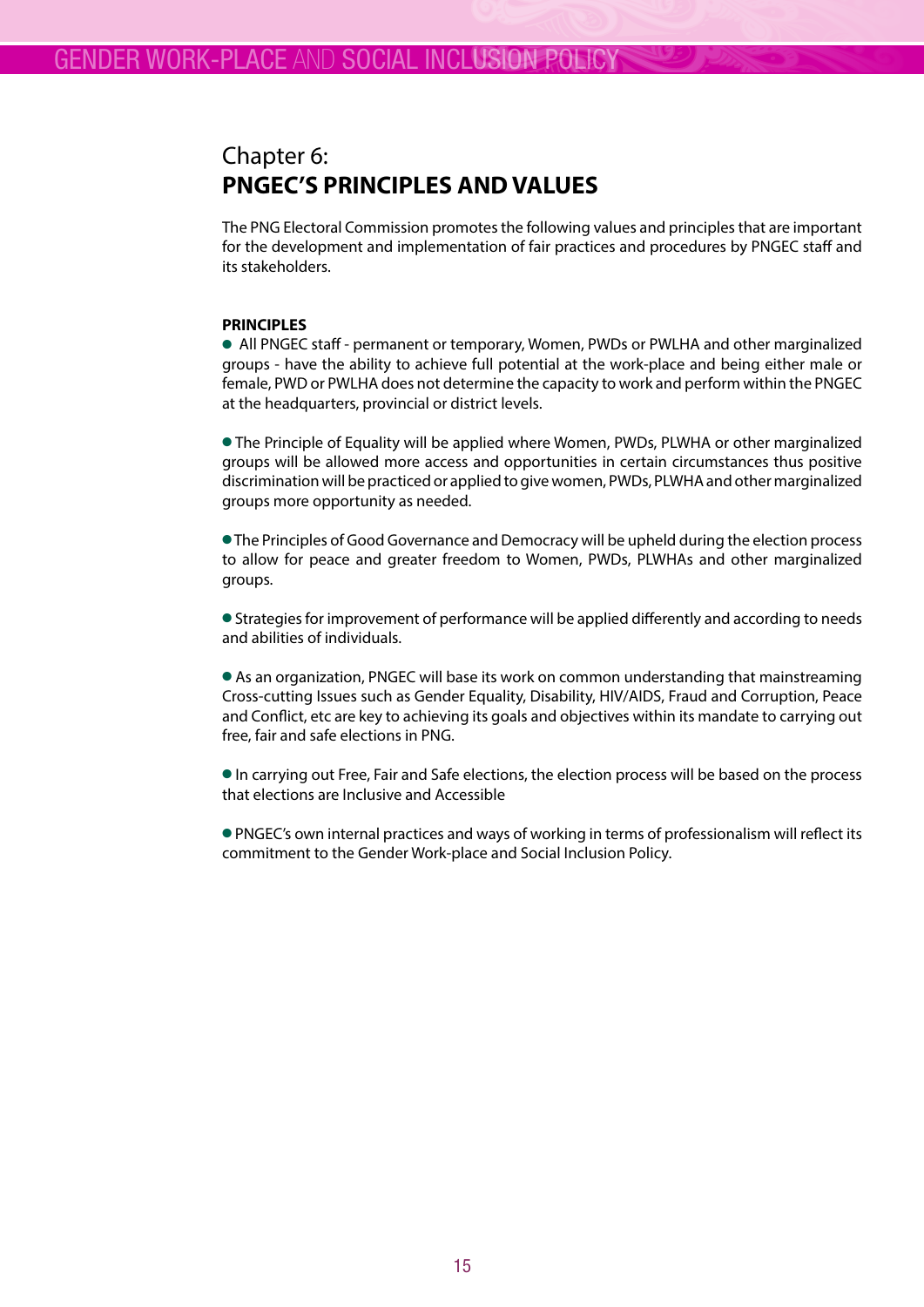PNGEC will uphold the following values as laid down in its Corporate Plan 2013-2017.

#### **VALUES**

PNGEC will uphold the following values as laid down in its Corporate Plan 2013-2017

#### **Being Professional**

- All staff will be committed to the Electoral Commission at all times with integrity and independence with ethical standards and transparency and work to the highest standards.
- l Upholding and supporting high quality work performance of women, PWDs, PLWHAs and other marginalized groups is a professional responsibility of the Commission in all levels of work.

#### **Being Respectful**

• All staff and stakeholders - male or female, PWDs, PLWHAs or other marginalised groups - should value and respect each other and be valued equally in all areas of PNGEC's responsibilities, activities and programs at the workplace at the headquarters, the provincial electoral offices as well as districts.

#### **Being Customer Focused**

● All staff and stakeholders must strive to understand the needs of Women, PWDs and PLWHAs and work towards addressing their needs in a positive way both within work-place as well as within communities.

#### **Being Collaborative**

• All PNGEC staff and their stakeholders must work together with women's groups, PWD and HIV/ AIDS institutions and communities to build strong networks or team works towards positive work environments and develop good relationships.

#### **Continuously Improving**

• All staff should strive to improve the efficiency and effectiveness of working with Women, PWDs, PLWHAs and other marginalised people, working to better the services provided and improving on their personnel respect and personnel safety, free from all forms of violence, harassment and discrimination both at the work-place and within communities.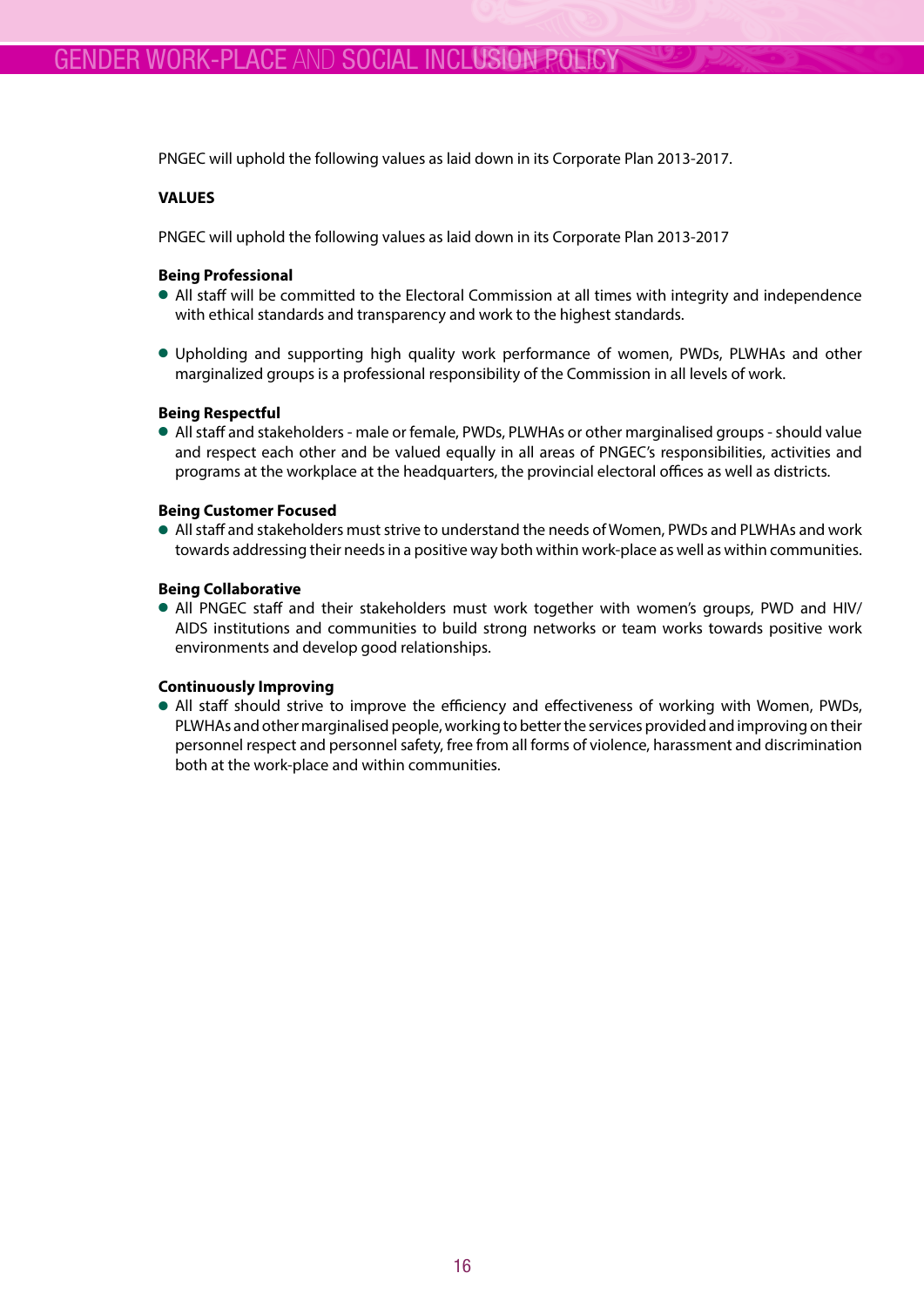## **AIMS**

Implementation plans and strategies in the form of "Strategic Plans for Action" will be developed to assist and facilitate the implementation of the Gender Work-place Policy. These Documents will be produced and distributed through out PNGEC's offices beginning with headquarters in Port Moresby, the provincial and district electoral offices as well as its network of Civil Society Organisations (CSOs ) and Community based Organisations (CBOs ).

This will support and assist all officers concern in understanding and implementing the Gender Workplace and Social Inclusion Policy which aims to:

- l Educate the PNGEC staff and stakeholders through awareness on the role of Women, PWDs, PLWHAs and other marginalised groups in the workplace and their participation during elections;
- l Educate PNGEC staff and their stakeholders through greater awareness on the role of women as equal partners on a global perspective as well as within PNG;
- l Develop management practices and procedures that are fair to both women and men as well as marginalized people and provide an environment that is safe and free from all forms of harassment and violence;
- l Provide and develop training materials which challenge unfair cultural practices, recognize and support positive contributions of women in society today;
- l Provide and develop training materials through its network to raise greater consciousness and understanding on the role women play within PNG;
- l Carry out Gender Equality Training within headquarters, provinces and district electoral offices as well as the network of CSOs and CBOs
- l Ensure there is institutional support for addressing the needs of Women, PWDs PLWHAs and other marginalized groups in terms of planning, capacity building, and implementation and evaluation of work-place practices;
- l Ensure the full participation and empowerment of women in elections as Election Managers, Returning Officers, Assistant Returning Officers as well as Polling officials;
- l Devise and report on measurable objectives and actions relating to the Gender Work-place and Social Inclusion Policy and election operations by Managers or Directors of each section;
- l Peruse family-friendly work practices within PNGEC that enable women in particular to participate fully in work and family life;
- l Ensure safe environment where Women, PWDs and PLWHAs are able to participate in electoral processes fairly.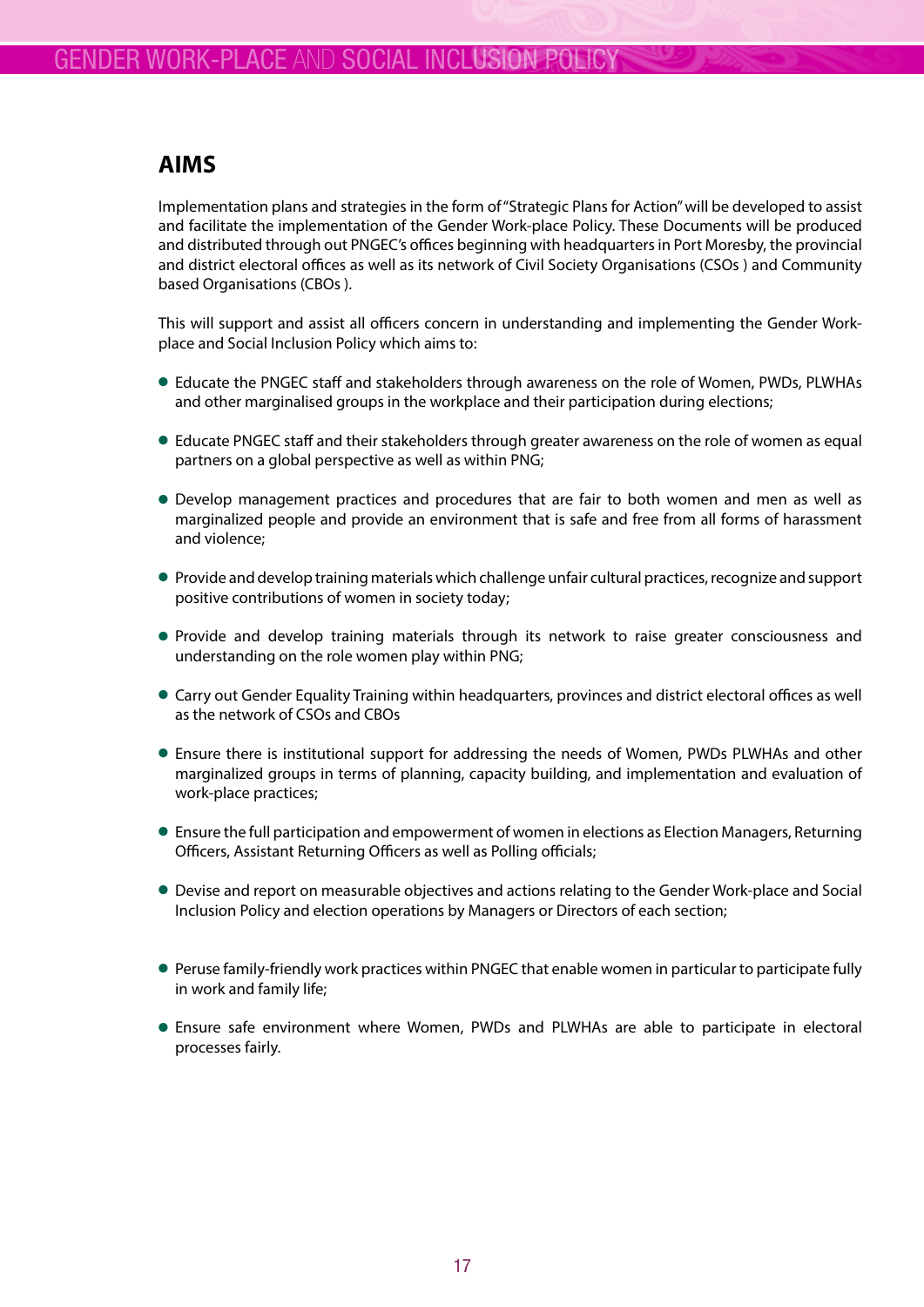## **OBJECTIVES**

In preparing Women, PWDs and PLWHAs and other marginalized personnel for responsible and productive work and an enabling environment, PNGEC will:

- l Develop work-place practices that are gender balance, accessible and inclusive;
- l Promote awareness of gender equality and all other cross-cutting issues through the different sections within PNGEC and the community networks of CSOs and CBOs and other government bodies;
- $\bullet$  Develop and design training materials to advocate change in attitude and behaviour towards women and marginalised people and draw support for them as equal partners;
- l Develop training materials designed to contribute to a safe work environment free from all forms of sexual violence, discrimination and harassment;
- l Engage in activities that encourage women to fully participate and take full leadership abilities;
- l Promote awareness of Gender Equality and Inclusiveness through its stakeholders be it CBO or CSO. This also includes the network of PNGEC provincial staff such as Election Managers, Assistant Election Managers, Returning Officers and District Officers;
- l Ensure all the above objectives are included in all training and awareness programs, policies and practices within PNGEC.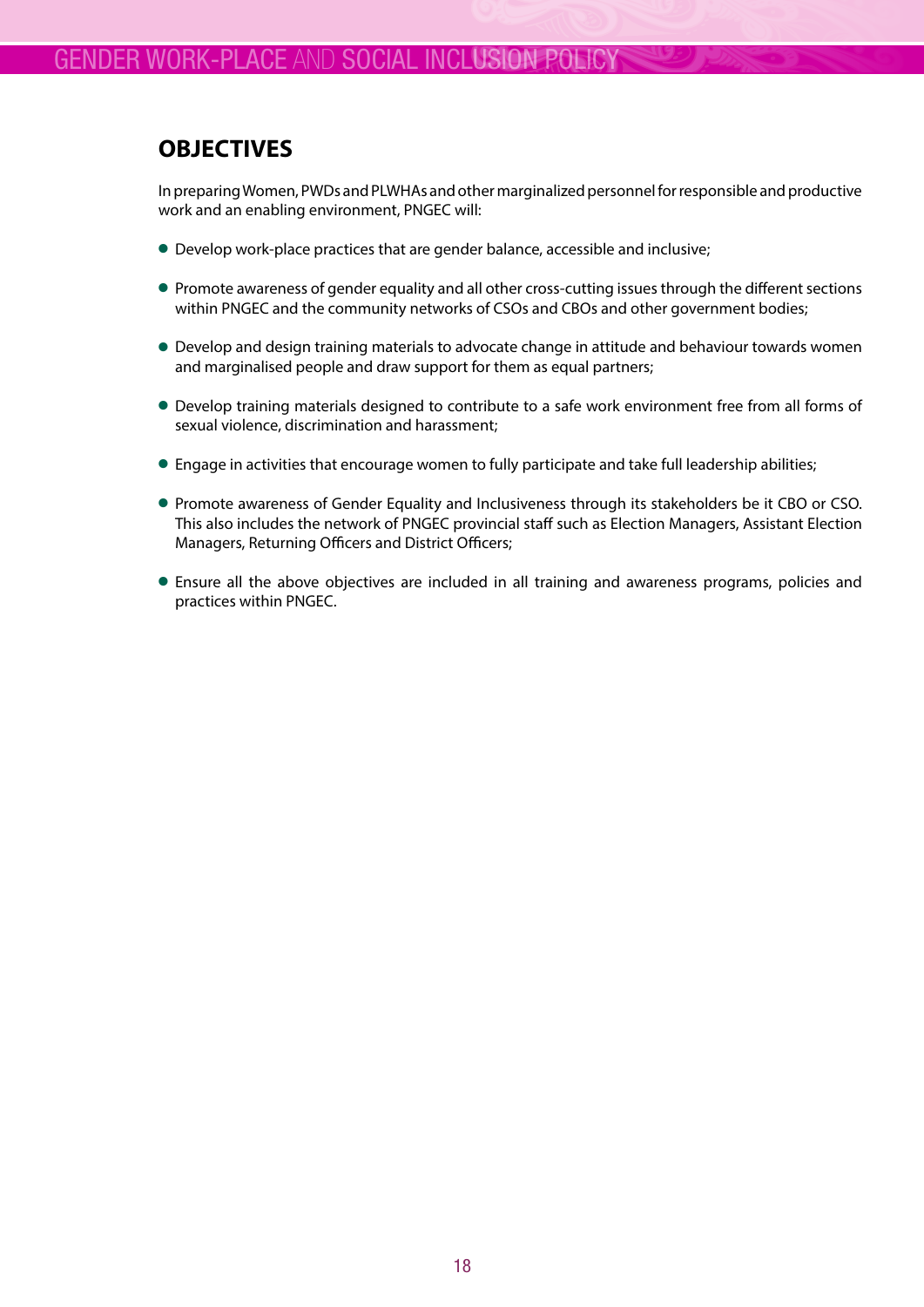## Chapter 7: **GUIDELINES FOR IMPLEMENTATION**

PNGEC HEADQUARTERS STAFF, PROVINCIAL AND DISTRICT ELECTION AUTHORITIES AND ALL STAKEHOLDERS (CBOS , CSOs AND CHURCH INSTITUTIONS AND GOVERNMENT DEPARTMENTS ) The PNGEC Gender Workplace and Social Inclusion Policy acknowledges that giving access and equal opportunity to Women, PWDs and PLWHAs is very vital in enhancing their full participation in all activities and more so in collaboration with its stake-holders.

This Policy is based on collaboration and partnership and involves full commitment and agreement from the various parties within PNGEC. This also involves Government Departments such as Police, Defence, Health, Community Development, Planning and Implementation and others that take on a crucial role in assisting PNGEC carry out its activities. Upholding the equal rights of Women, PWDs and PWLHAs at the work-place or any where else for that matter is every one's responsibility!

#### **The PNG Electoral Commission Level**

The Commission represents all sectors within PNGEC. The Gender Work-place and Social Inclusion Policy Desk is housed within the Human Resources Section and has a leading and coordinating role to play in the implementing of plans and strategies of the policy.

Those responsible for the management of PNGEC have the responsibility to:

- l Provide leadership in PNGEC's nationwide implementation of the Gender Work-place and Social Inclusion Policy which is part of the over-all program of Mainstreaming of Cross-cutting Issues;
- l Provide strong link between Policy and Finance and Resource allocation for the implementation of the Gender Work-place and Social Inclusion Policy within the headquarters, the provincial and district offices in terms of staff allocation, training and review;
- l Ensure that the Gender Work-place Policy is reflected in all levels and networks of PNGEC which includes its structure, plans and documentation for the future;
- l Appropriately allocate finance, human resources, information and technology towards the implementation of this Policy;
- l Gender awareness and understanding will be used as a criteria for election recruitment and development of all and of PNGEC staff and polling officials;
- **•** Provide sufficient funding and support in terms of personnel and resources with requirements for the implementation of the Policy which will include a wide range of professional development, awareness and training as well as research;
- l Facilitate the monitoring, reviewing and reporting of the implementation of the Gender Work-place and Social Inclusion Policy
- l Implement affirmative action that will increase female participation in decision making and recommendations for female representation in key positions within PNGEC;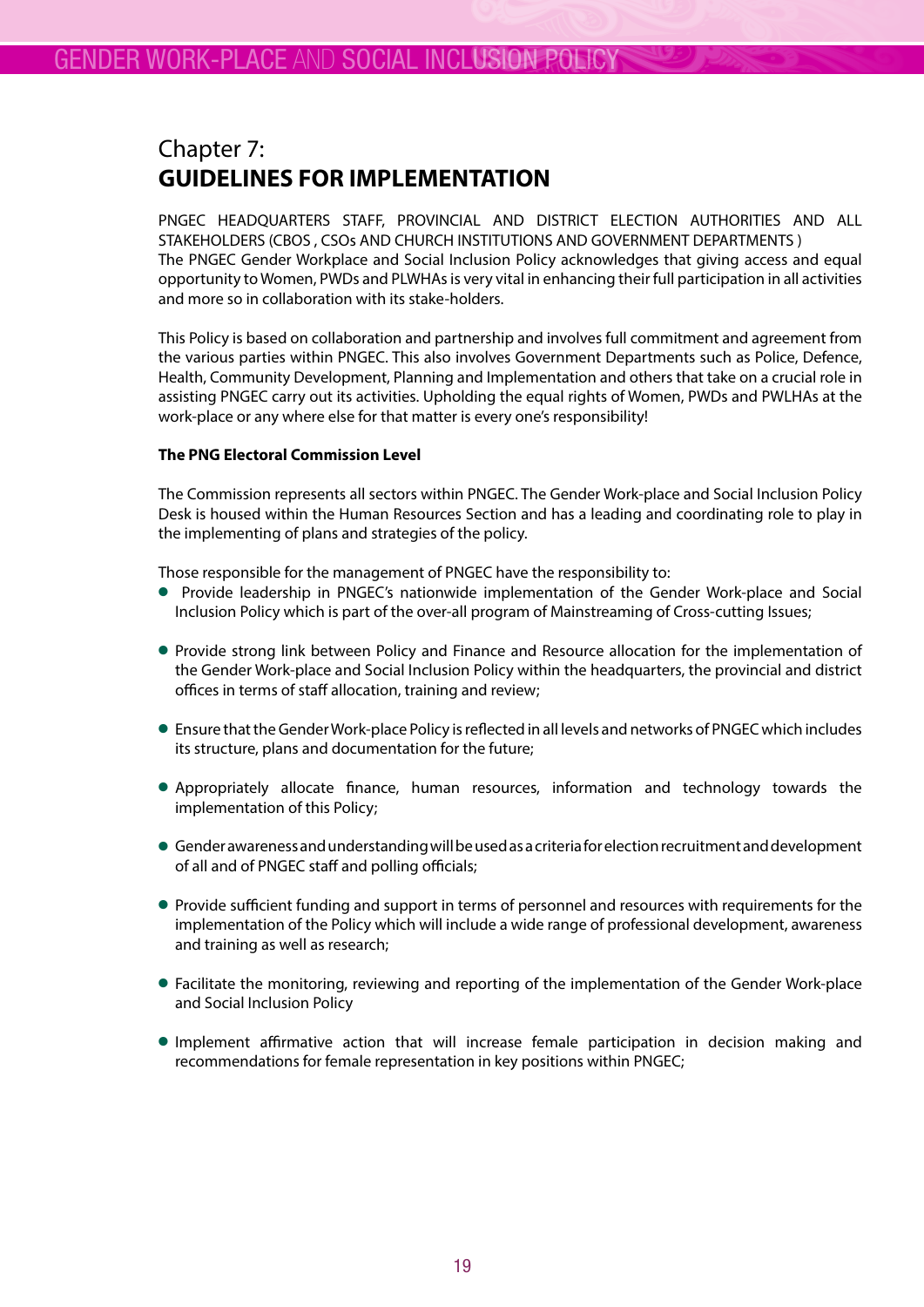• Promote a Safe and "Do no harm" approach to safety and security planning.

#### **Those responsible for Operations have the responsibility to:**

- Safety and security risks of Women, PWDs, PLWHAs and other marginalized groups;
- l That all staff including election officials are trained on being sensitive to the needs of Women, PWDs, PLWHA and other marginalized groups;
- All enrollments are inclusive of Women, PWDs, PLWHAs and other marginalized groups;
- All election venues are safe and peaceful.

#### **Those responsible for IDEC (Inter-Departmental Electoral Committee)**

- l Whole-of-Government Approach to mainstream Gender, HIV/AIDS, Disability, Fraud and Corruption, Peace and Conflict and others;
- l Coach members of the PESCs (Provincial Election Steering Committees) on Gender, HIV and Aids and Disabilities;
- Influence the inclusion of specific sex and disability disaggregated indicators;
- **Coordinate Law and Justice Sector to train RPNGC on issues of Gender, HIV/Aids and Disability;**
- l Influence PESCs to improved data to support decision-making and influence change in the long run. Those responsible for Information and Community Awareness have the responsibility to:
- l Train all staff on Cross-cutting Issues and are sensitive to the needs of Women, PWDs, PLWHAs and other marginalized groups;
- l Trained all stakeholders on Cross-cutting issues and are sensitive to the needs of Women, PWDs, PLWHAs and other marginalized groups;
- l Carry out greater awareness on the role of women specifically and their equal participation at the workplace as well as during the election period;
- l Provide greater network with stakeholders for the recognition and acceptance of Women, PWDs, PLWHAs and other marginalized groups;
- **Include Gender Balance and Inclusiveness in all materials designed for awareness purposes.**

#### **Those responsible for Policy have the responsibility to:**

- $\bullet$  Develop policy documents that provide a safe working environment for women, free from harassment and violence;
- l Develop policies that provide full protection for people with PWDs, PLWHAs and other marginalized groups from discrimination;
- l Make sure that all key policies and documents show the programs commitment to Gender, PWDs, PLWHAs and other marginalized groups.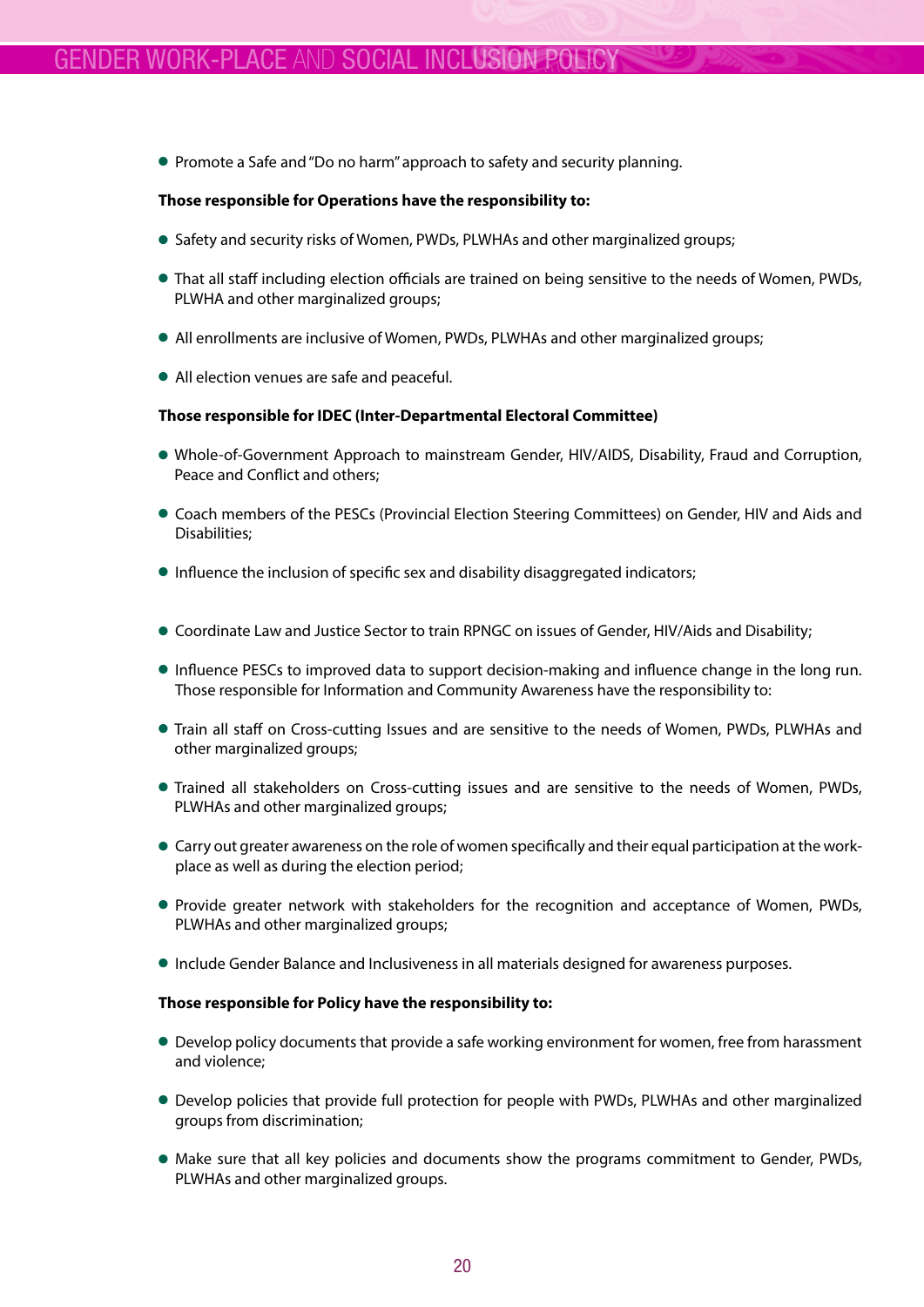#### **Those responsible for Human Resources and Recruitments have the responsibility to:**

- **Review Human Resources Policies to ensure they are responsive to gender and the requirement of** PWDs, PLWHAs and other marginalized groups;
- $\bullet$  Recruit equal numbers of women and men;
- **.** Review all job descriptions removing information that are biased;
- Provide opportunities for promotion of women in the work-place;
- Recruitment procedures such as the TEW enable Women, PWDs and PLWHAs and other marginalized groups to apply and be recruited;
- **Train staff on Gender, HIV/AIDS and Disability and responsiveness in relation to elections;**
- Collect and collate gender disaggregated data to assist with planning for improvement;
- l Provide research to enable accurate and timely identification of emerging issues with regard to crosscutting issues.

#### **Those responsible for Training have the responsibility to:**

- Review literature in all existing materials and remove stereotypes;
- l Train staff on Gender, HIV/AIDS and Disabilities and their responses so that perceptions and attitudes of staff towards Women, PWDs, PLWHAs and other marginalized groups are sensitive, inclusive and positive;
- $\bullet$  Be conscious and sensitive to address sensitive gender issues well in a cultural setting;
- l Include in design of materials gender sensitivity, accessibility and inclusiveness of PWDs and PLHAs, etc;
- l Work with SERC to co-ordinate training for PWDs for better understanding and development of positive attitudes;
- <sup>l</sup> Co-ordinate Cross-cutting Issues which include Gender, HIV/AIDS and PWDs to all sections of PNGEC.

#### **Those responsible for Enrolments have the responsibility to:**

- Have the same access and opportunity to enroll for elections by both men and women;
- Provide an enabling environment that is fair and safe for Women, PWDs and PLWHAs;
- Provide the necessary Documents/Forms for PWD Registration and Polling;
- Provide data-base that shows full listing of PWDs which include names, type of disability and location;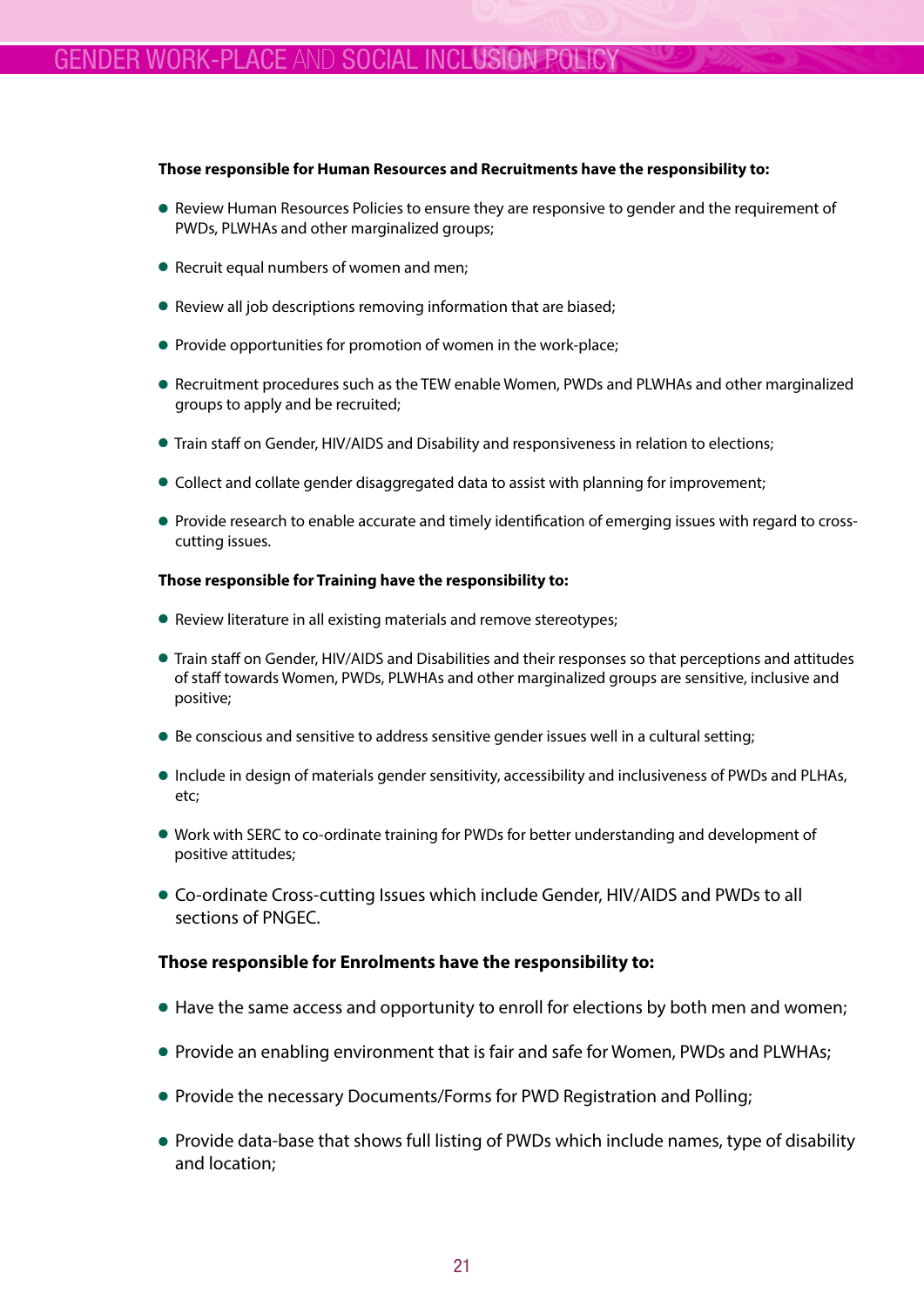• Work with SERC in the country to register.

#### **Those responsible for Polling have the responsibility to:**

- Make it accessible for both women and men, PWDs, PLWHAs and other marginalized groups to have the same opportunity to vote for their representatives at National, Provincial and Local-level Government Elections;
- Make polling venues safe and accessible for Women, PWDs, PLWHAs and other marginalized groups.

Those responsible for Electoral Improvements have the responsibility to:

- <sup>l</sup> Develop voter registration procedures that are transparent, inclusive, accessible and do not indirectly disadvantage Women, PWDs and PLWHAs;
- Ensure adequate security during the voter registration ; ensure the security of Women, PWDs, PLWHAs and marginalized people are protected;
- Ensure the procedures for registration of PWDs, PLWHAs and other marginalized groups are clear;
- **.** Support engagement of PNGEC and Data Processing Officers in areas such as consultation on awareness of material and content, PWD Representation on enrollment teams and in terms of postal voting;
- Partner with CSOs, SERC or Special Education Resource Centre so they can monitor the voter registration process to access accuracy and inclusiveness of Women, PWDs, PLWHAs and other marginalized groups.

#### **Those responsible for Finance have the responsibility to:**

**• Fairly allocate funds and other resources that enable Women, PWDs, PLWHAs and other** marginalized groups to perform their duties in the office as well as during elections;

• Monitor the implementation of funding allocated and provide report. Those responsible for Information Communication Technology (ICT) have the responsibility to:

- Fairly register data that is Gender, PWD and PLWHA inclusive;
- <sup>l</sup> Provide disaggregated data that is Gender, HIV/AIDS and PWD inclusive.

#### **Those responsible for Election Logistics and Coordination have the responsibility to:**

- Distribute materials fairly through the networks of Women, PWDs, PLWHAs and other marginalized groups;
- Be sensitive to the needs of Women, PWDs, PLWHAs and marginalized people and the fact that they are part and partial of the over-all PNGEC set up.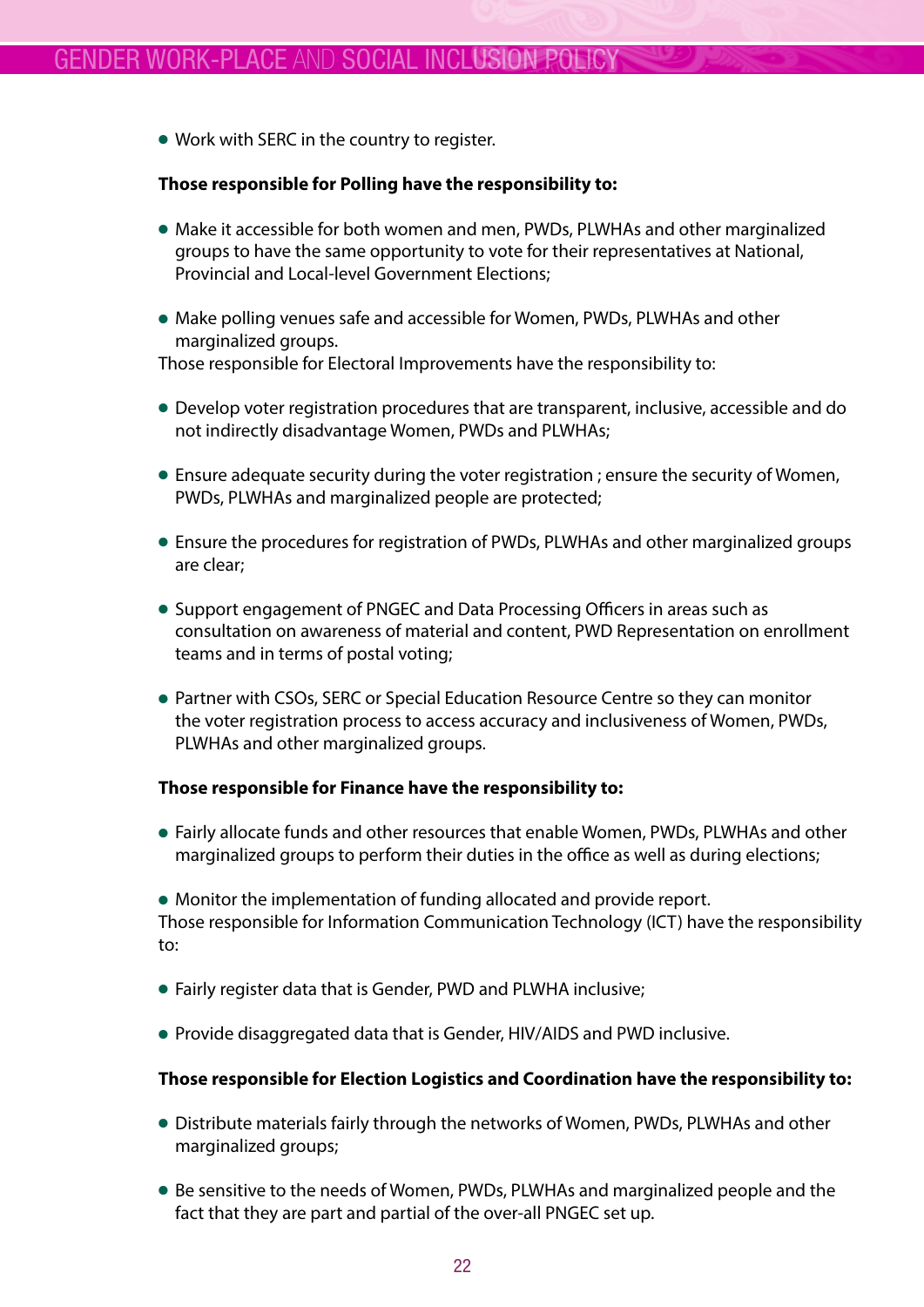#### **The Provincial Level**

All Election Managers ( EMs), Assistant Election Managers (AEMs), Returning Officers ( ROs), and Provincial Returning Officers ( PROs) and Assistant Returning Officers (AROs ) have the responsibility to:

- $\bullet$  Undergo training on cross-cutting issues so they are sensitized to the needs of Women, PWDs, PLWHAs and other marginalized groups;
- l Attend and participate in all trainings on Gender, PWDs, PLWHAs and other marginalized groups and the relevance to conducting free and fair elections and their role in ensuring the process is conducted well;
- Build capacities on collecting sex disaggregated data on election process to evaluate the participation of Women, PWDs and PLWHAs and other marginalized groups and identify aspects of the processes that can be improved;
- l Include Representatives of Women, PWDs, PLWHAs and other marginalized groups in the Provincial Election Steering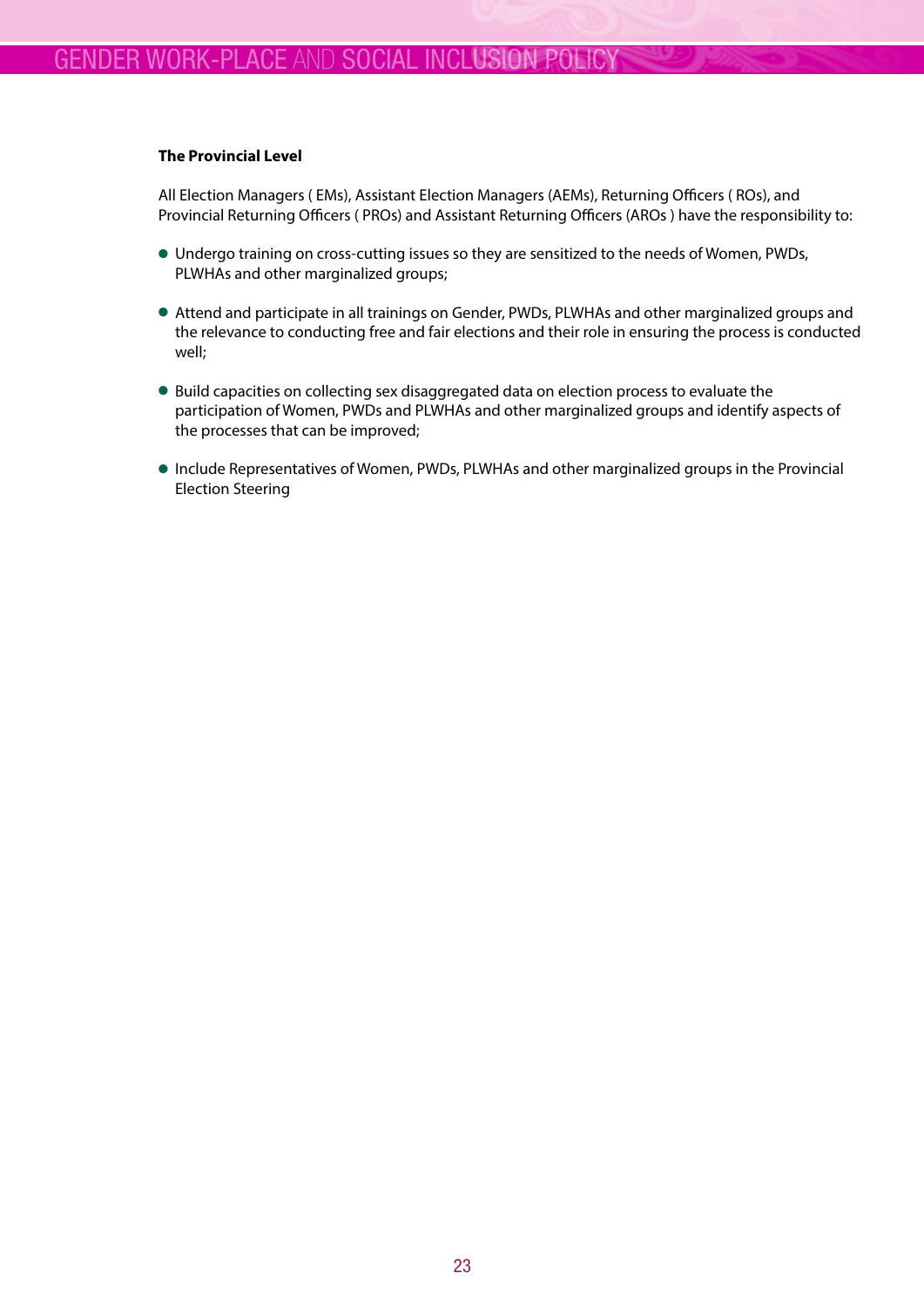## GENDER WORK-PLACE AND SOCIAL INCLUSION POLI



**Pictured are PNGEC's Assistant Election Managers being trained on the use of tablet technology**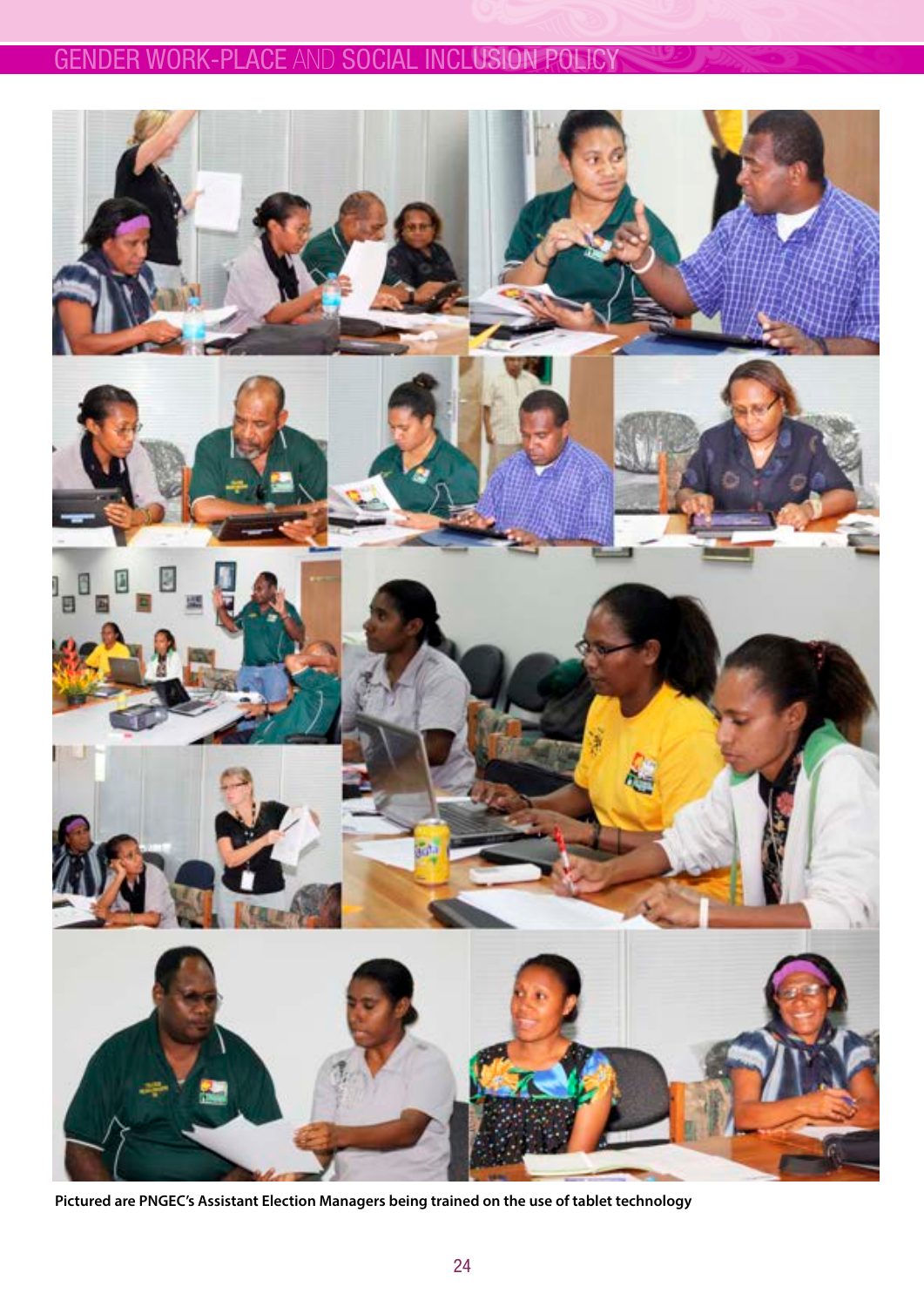## **GLOSSARY**

**Gender** refers to the attitudes and behaviors of men and women in society which are culturally accepted as acceptable behaviors of men and women in society. These may be different from one society to another but it means society's cultural beliefs or values have had an influence on how a woman or a man behaves. People are born either male or influence female which is biological but people in societies learn how to play their roles as men or women based on their cultures, cultural beliefs and practices or acceptable ways of being male or female and is being referred to as Gender Construction.

**Cross-cutting Issues (CCI)** are issues such as Gender, HIV/AIDS, Disability, Peace and Conflict, Fraud and Corruption, etc.

**Mainstreaming** is a process by which an organization such as PNGEC looks at cross-cutting issues for example Gender, and makes deliberate changes to its structures or work-place practices making it more fair, just and accessible to marginalized groups. This process also involves making changes to its program activity implementation, monitoring and evaluation reporting to ensure that there is active participation by women, including those with Disability and HIV/AIDS. Mainstreaming Cross-cutting Issues is not optional; it is a must that organizations such as PNGEC must take a leading role in.

**Gender Mainstreaming** refers to the process by which changes are being made to structures, policies, programs and resource allocation within an organization for the purpose of achieving gender equality. It involves the integration of women into existing systems to encourage as active participation and the reduction of gender inequalities stemming from women's disadvantaged position in society. Gender mainstreaming also brings changes in terms of culture, values and practices into an organization in systematically addressing gender inequality.

All Cross-cutting Issues have their own processes of mainstreaming such as HIV/AIDS mainstreaming, Disability mainstreaming, etc.

**Gender Construction** is different from one society to another, different in the social class of people and different or changes over time. This unfortunately has walked into formal work-places, where women continue to be treated unfairly without regard to them being equal citizens with equal rights, abilities and potentials.

**Equality** is a very powerful word that calls for and demands personnel and management to make greater allowance within their structure, management and practices to allow for women to be recognized and to participate as equal partners as their male counterparts.

**Gender Equality** is bringing about balance and equal participation between women and men. In perusing Gender Equality within PNGEC overcoming and changing the mindset of people in PNG to recognize women as equal partners there needs to be more education awareness on the importance of women and their participation during election periods and within the normal work-place practices as well as communities as reflected in this Policy.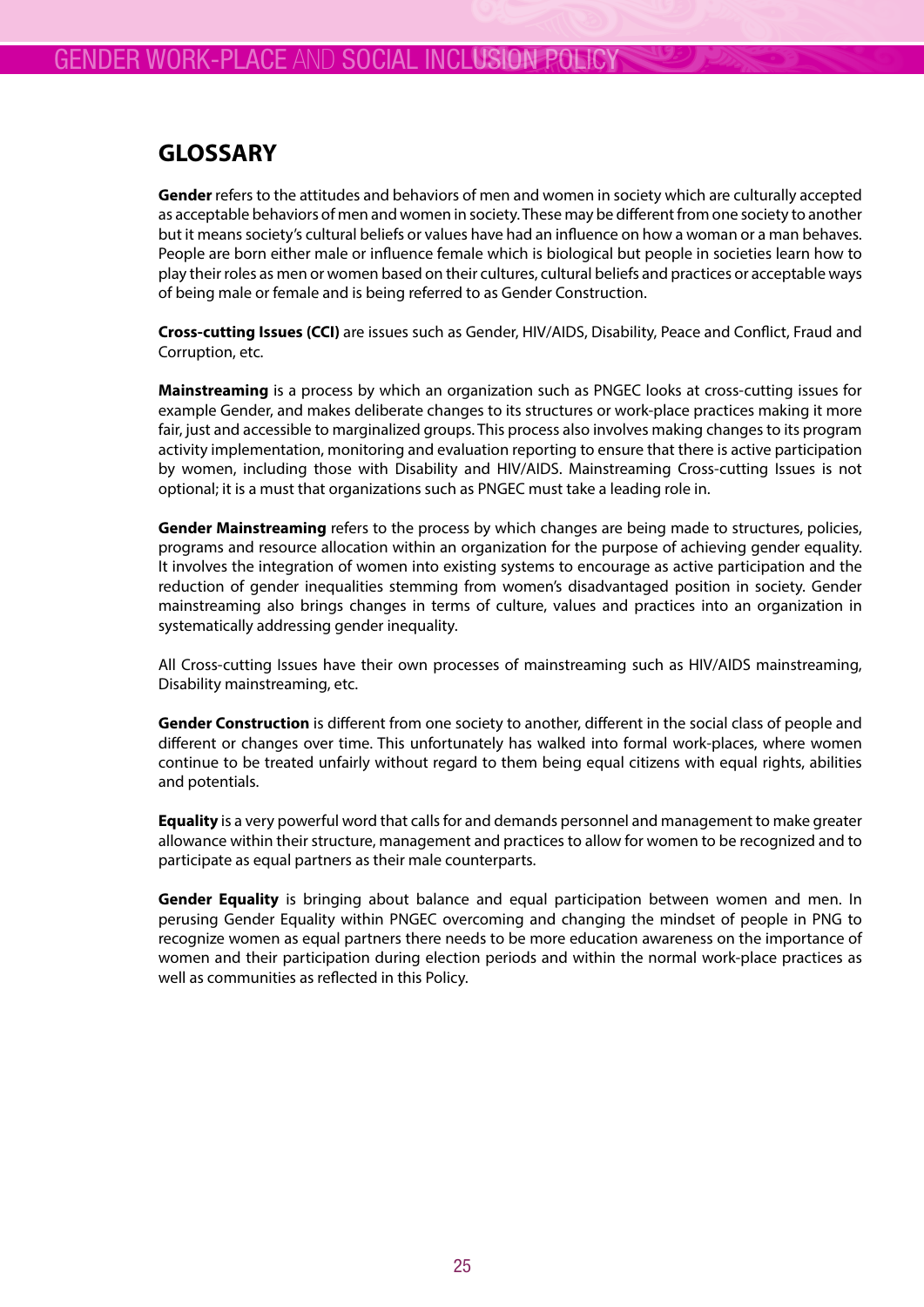**Equity** means fairness and without bias. It is different to Equality. When considering the social context of women's participation in many parts of PNG, especially rural areas, there is a high rate of family, domestic, social and sexual violence at home and within communities where women always fall victim to and are vastly discriminated against. Equity is not maintained where there is discrimination against women or marginalized groups. Discrimination involves treating other people or the other sex differently in ways which suggest that someone is more superior than the other. In areas where there needs to be more attention given to women or disabilities, preferential treatment of positive discrimination applies. This is where women are given more chances to men as their numbers would be smaller than men; thus equity is then applied.

**PWD: Persons/people With Disabilities** 

**PWD Mainstreaming:** The process of PWD Mainstreaming is the same as in Gender Mainstreaming. The difference is that instead of addressing Gender, it is addressing the issue of Persons with Disabilities such as registration and participation of PWDs in voting during elections.

**PLWHA:** Persons/people Living With HIV and Aids

**SERC:** Special Education Resource Centre

**CSO:** Civil Society Organization (s)

**CBO:** Community Based Organization

Democratic Governance is a government that has been elected through a system that is fair, just and freedom of choice.

**Social Inclusion** is the process by which everyone is systematically included and participates in an activity. The process does not discriminate or cause violence to anyone and instead taps on potentials and positive outcome of people based on race, beliefs, origins, disability, HIV/AIDS and social status of people. This process takes on board marginalized groups such as PWDs, PLWHAs, Women and other marginalized groups. This also means that people who are excluded have equal rights and status as human beings, benefits and conditions to work-place .They are essential to the over-all development of work-place and nation building.

**CEDAW** (pronounced See-Door) means Convention on the Elimination of Discrimination Against Women , adopted at the 1995 Women UN Meeting in China in 1995. It is the Document that was signed by 199 countries to redress inequalities in their social systems, in particular calling on Governments world-wide to put an end to the Discrimination Against Women both in formal and informal places. United Nations (UN) Convention on the Rights For Disabilities: PNG is now a signatory to the this Convention. The PNG Government has now rectified this Convention, meaning that it is now the responsibility of all Government and Private Sector to implement activities and programs that promote the right of PWDs. This Convention on the rights for Disabilities was ratified by the PNG Government in February 2013.

**Marginalized Groups** are groups of people who have been segregated because of their race, religion, disabilities, social status, sex, etc.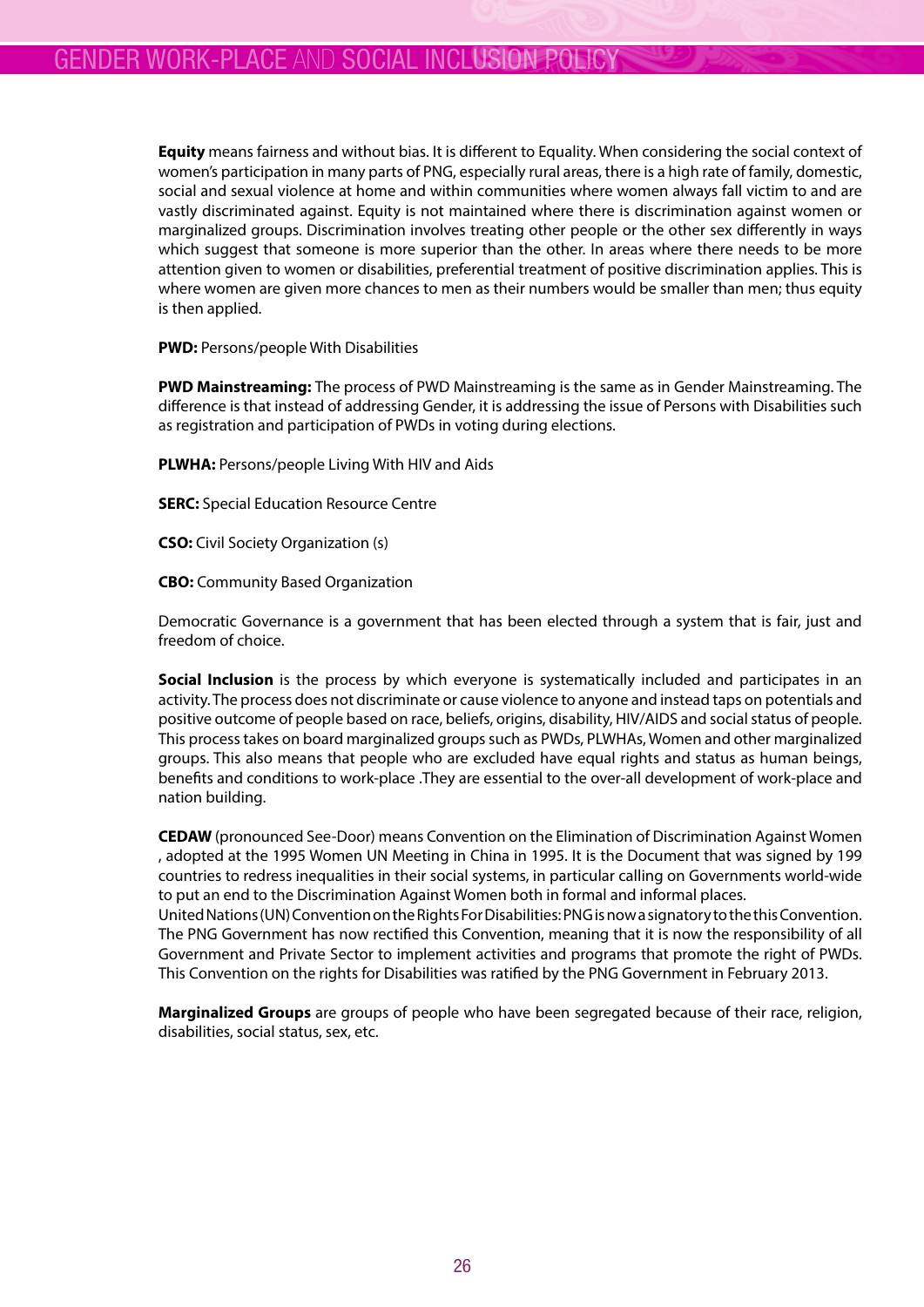## RECOMMENDATION

By improving processes and procedures in the conduct of elections with the inclusion of programs in democracy and governance, we will see some concrete outcome in improving democratic governance in our country Papua New Guinea.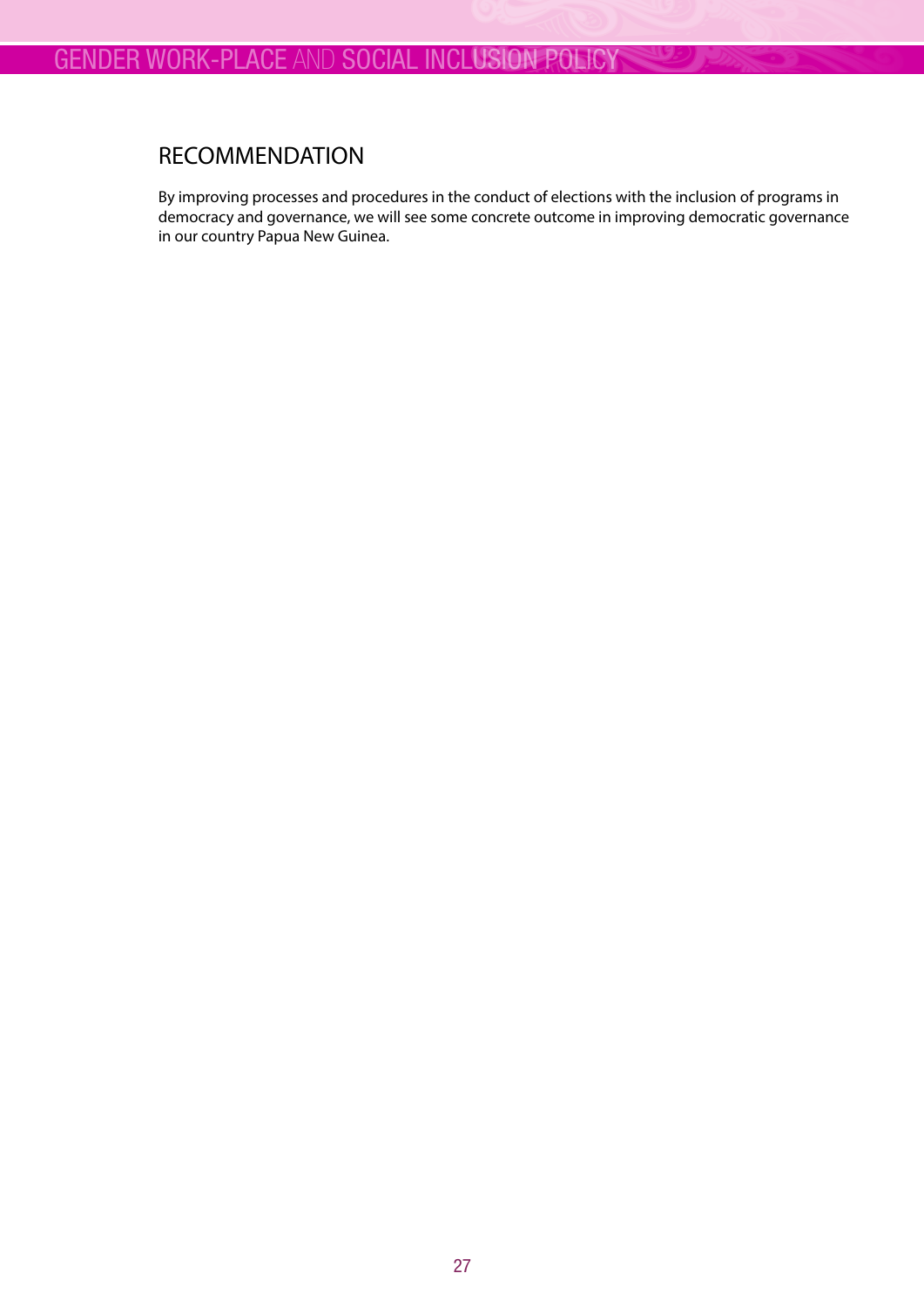## GENDER WORK-PLACE AND SOCIAL INCLUSION POLICY